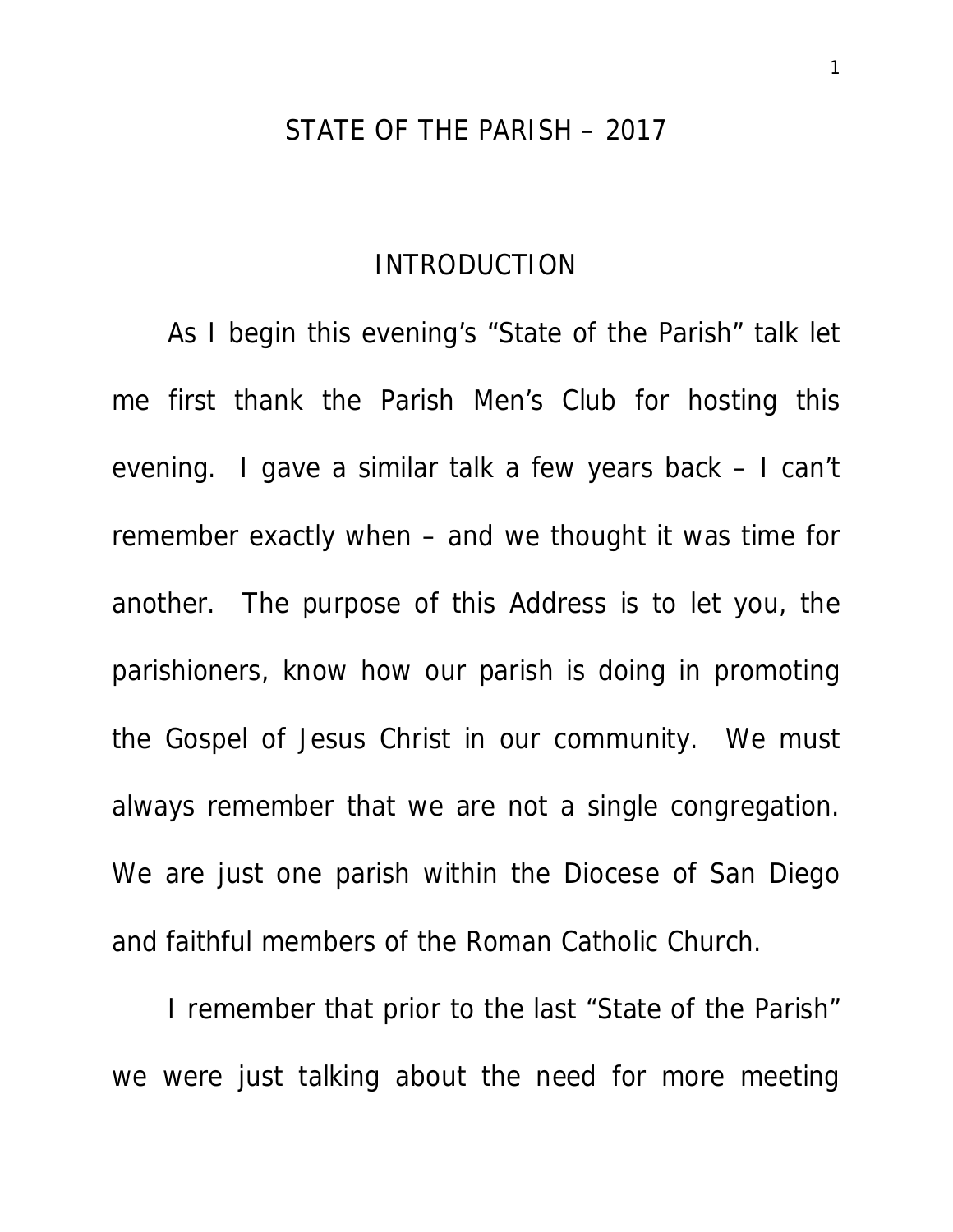space and plans to build a new Parish Pastoral Center. We opened that Center in September 2010 and it has been a great asset to our parish. The total cost for the Center, including the land on which it is built, was approximately Five and half million dollars. Msgr. Bourgeois, my predecessor as pastor, bought the property for one million dollars and the construction itself was about four and half million dollars. Wonder of wonders, we opened our Pastoral Center debt free with a little more than five hundred thousand dollars still in the bank which was used a few years later to renovate our church interior.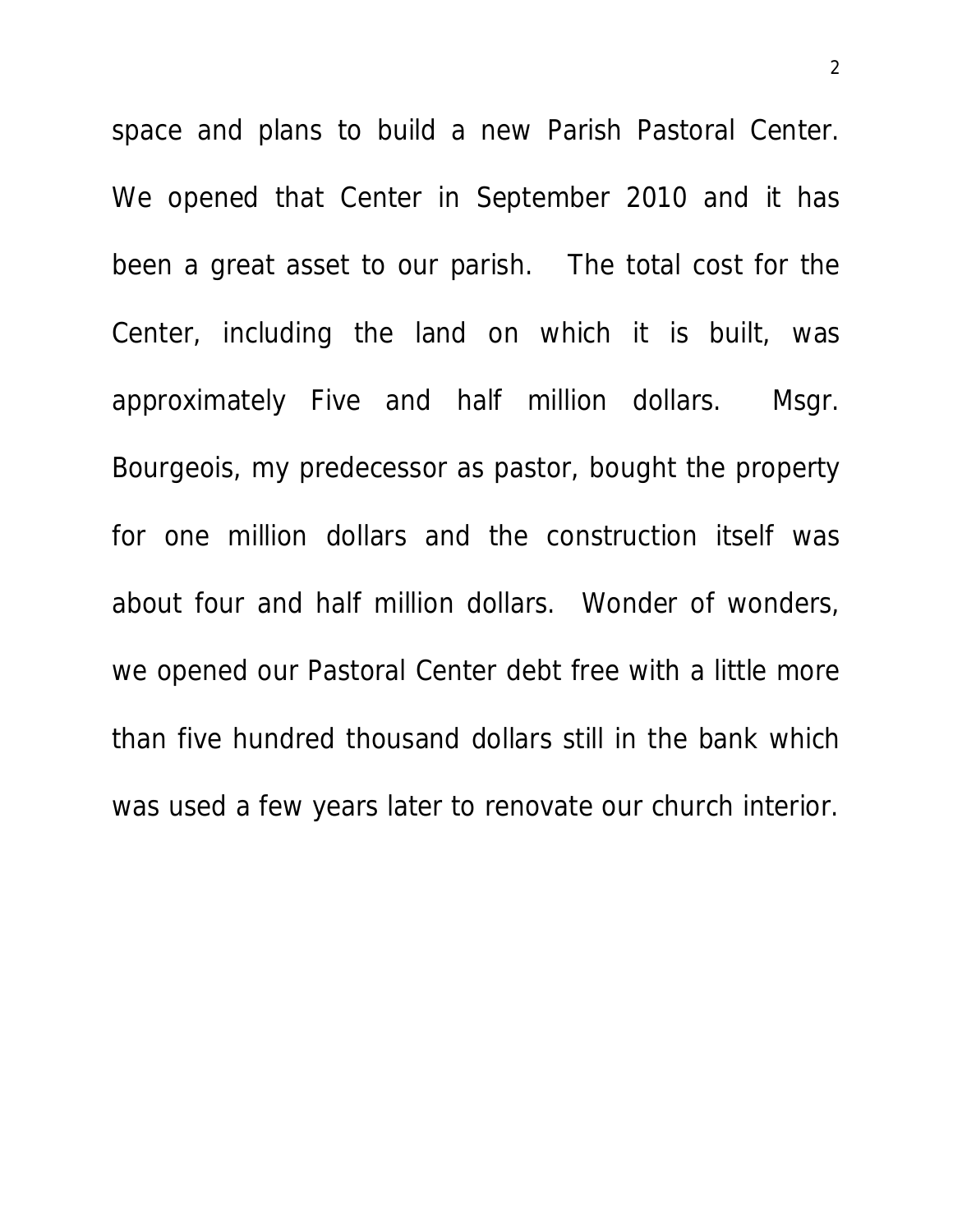### THE LITURGY

The center of any parish life is the liturgy and our church had some desperately needed repairs to be made in order to make the Liturgy a more effective worship experience for our parishioners. We had quite a few problems that most people didn't see. The stage like structure on which the altar, ambo and presiders chairs were set had termites and needed to be replaced. The lighting was insufficient, the carpeting was worn, dirty beyond cleaning and needing replaced. The pews needed refinishing, the baptismal font leaked almost every time it was used, the dark wood paneling in the sanctuary was separating from the wall and there was no crucifix – as is required by Canon Law. It was obvious that something needed to be done. In one month's time – the month of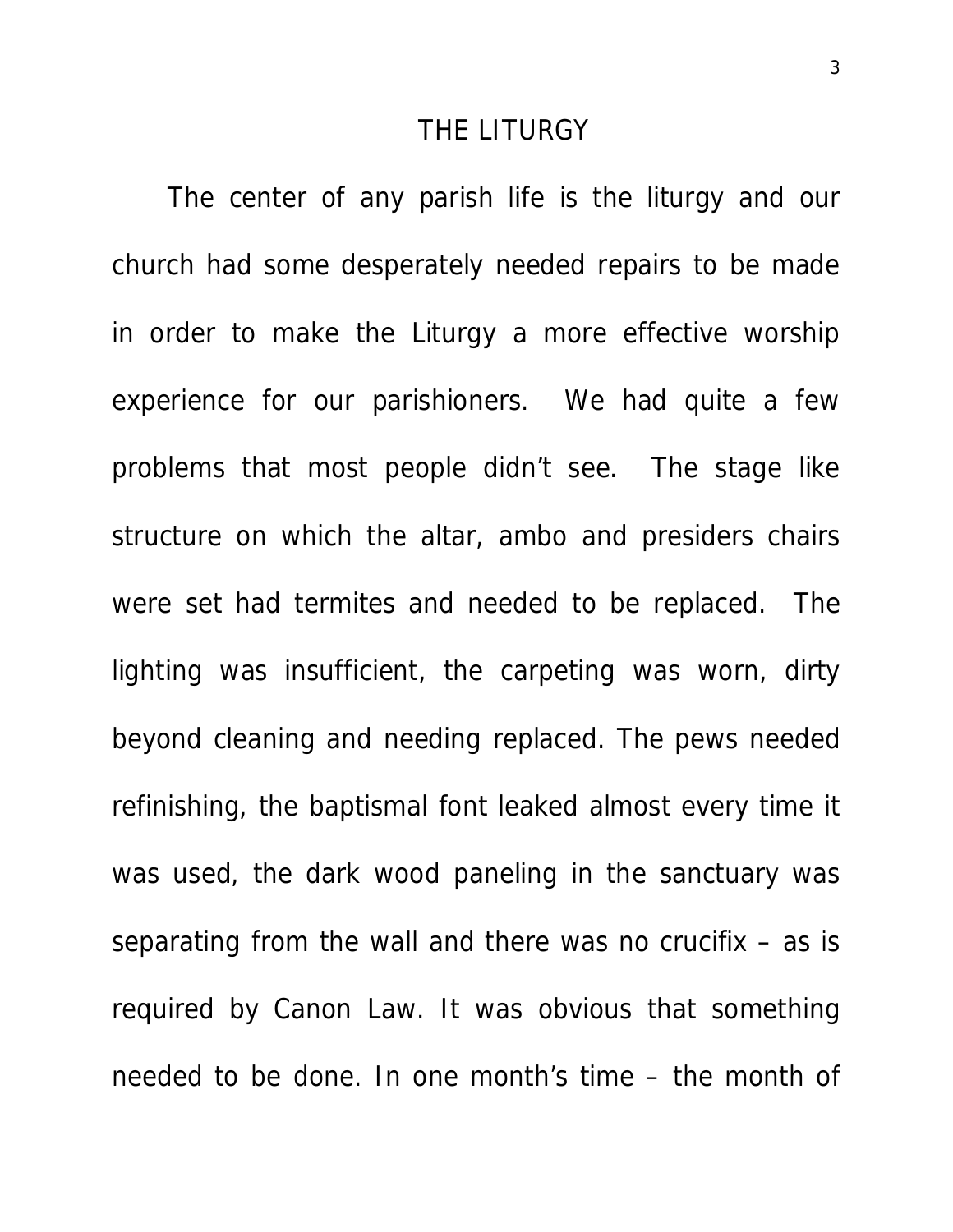June, 2011, the entire work was completed well under budget. For that we have Garczynski construction and development to thank. Subsequently, a new, state of the art sound system was put in. SOME people – a few, really – complain they still can't hear but, unfortunately, there's nothing more we can do. In spite of that, acoustical testing shows that every square inch of the church receives good sound. We now have a more beautiful worship space and I often hear comments from visitors on what a beautiful, prayer inspiring church we have. Not only is the liturgy the source and summit of all prayer, as the Second Vatican Council stated, it is the source of absolutely everything we do as a parish community. It is the nourishing, unifying presence of Christ in the Eucharist that gives us the grace and strength we need to be His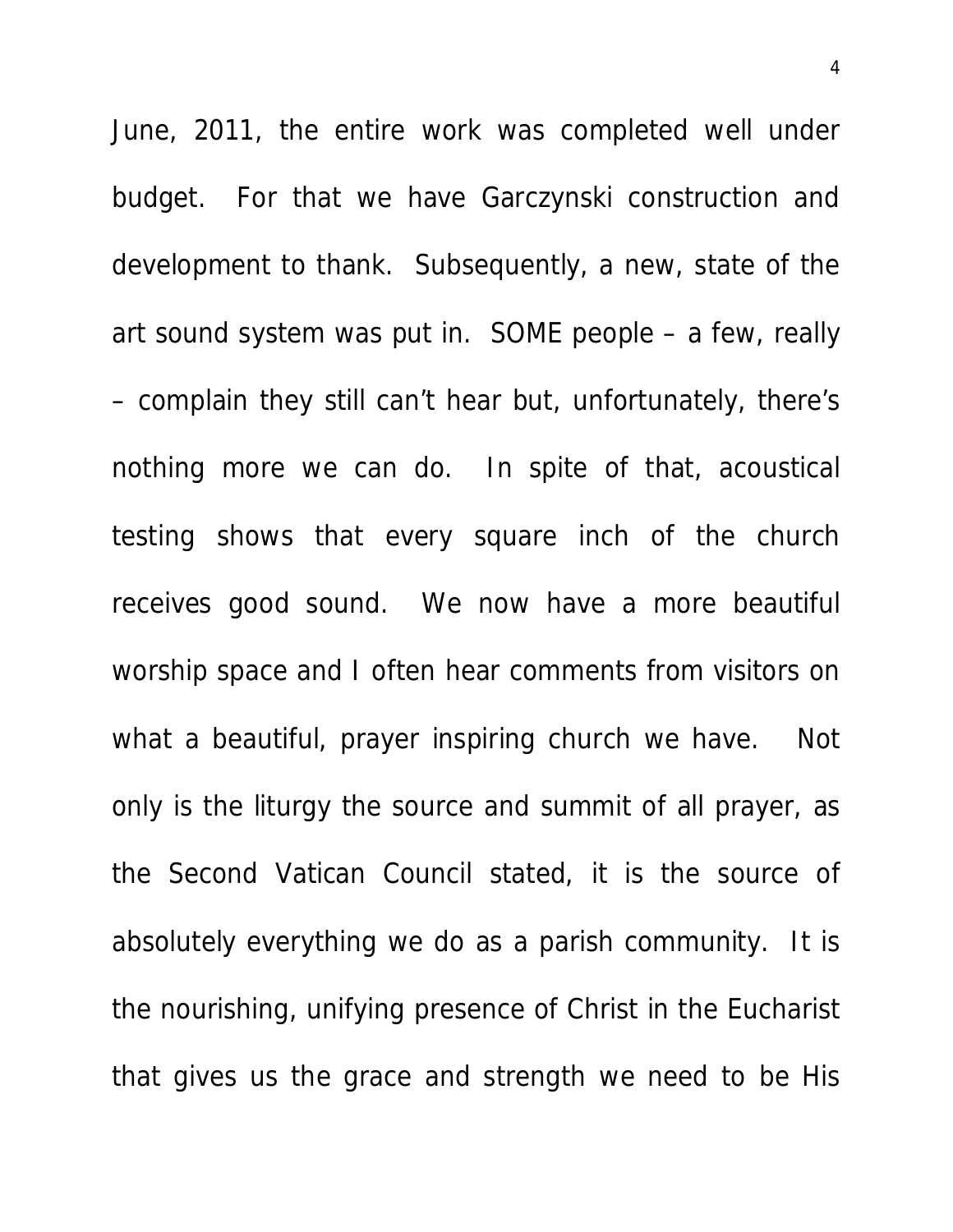witnesses in the world. I believe we celebrate liturgy well here at San Rafael. The church is kept clean and neat as befitting the House of God, the music is outstanding (the best in the diocese in my view), the homilies are well prepared, the Altar Servers, Lectors and Eucharistic Ministers are well trained, the vestments and sacred vessels are well maintained in the spirit of dignified simplicity, and the liturgies of the major holidays, (Thanksgiving, Advent & Christmas, Lent, Easter and Pentecost) are prepared months in advance and well coordinated as they take place. Thus, it is only fitting that our parish church not only be beautiful but be properly maintained at all times because THIS is our family gathering from which all our activity flows.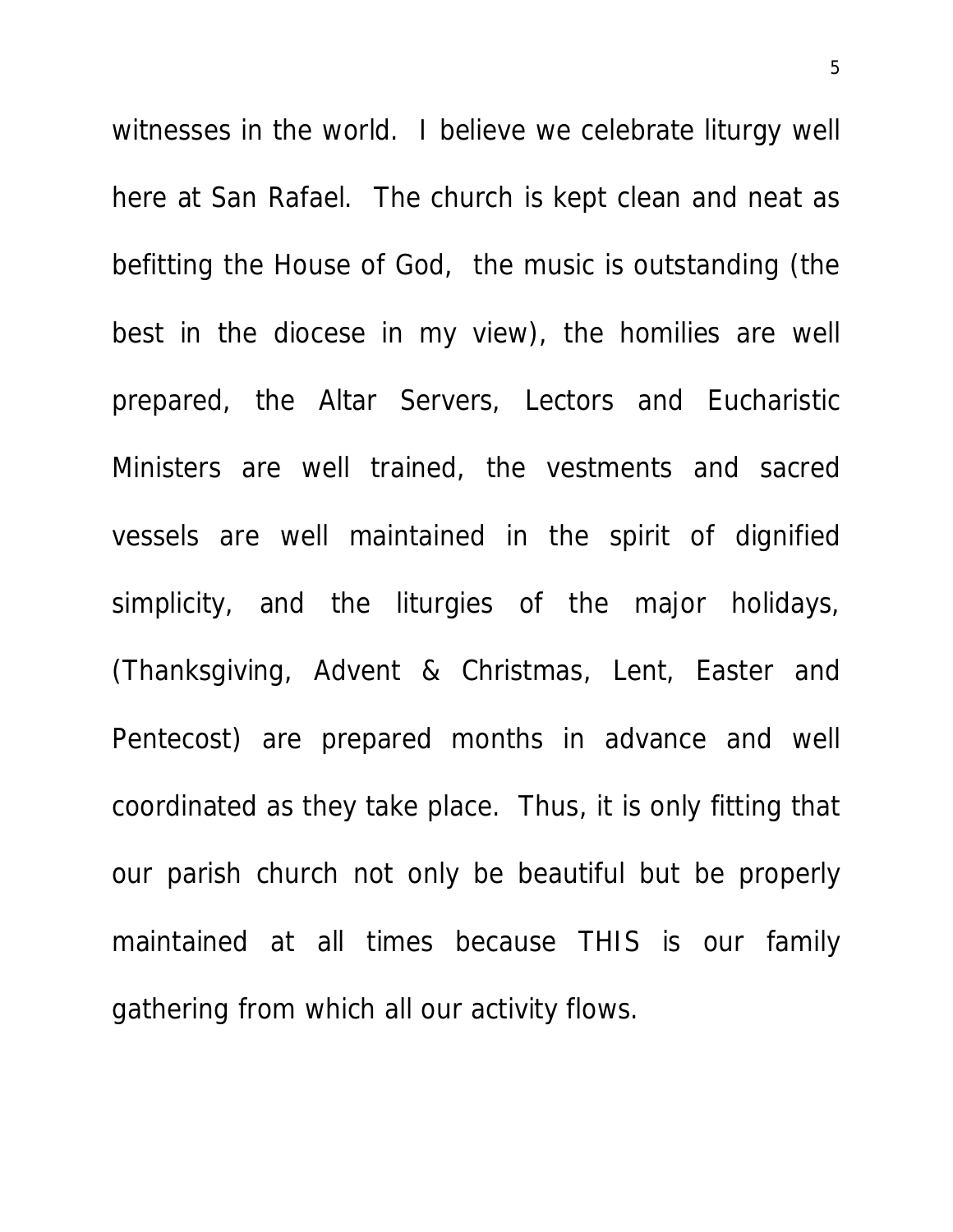#### PARISH DIVERSITY

 San Rafael Parish has grown to 3,135 registered households of an increasingly, mixed cultural makeup. My first two assignments as a pastor, from 1988 to 2002, were in very culturally diverse parishes. When I arrived here in August of 2002 I thought to myself "I haven't seen this much blond hair and blue eyes in 15 years!" Well, when you look around now the church at almost any Mass on the weekend you can see that is definitely changing. With the addition of 4-S Ranch to our parish we have received an increasing number of people from India, Africa, Viet Nam, and the Philippines. They add a rich mix to our parish with their cultural identity and shows how the Catholic Church lives up to its name – Universal. A recent demographic study of Rancho Bernardo breaks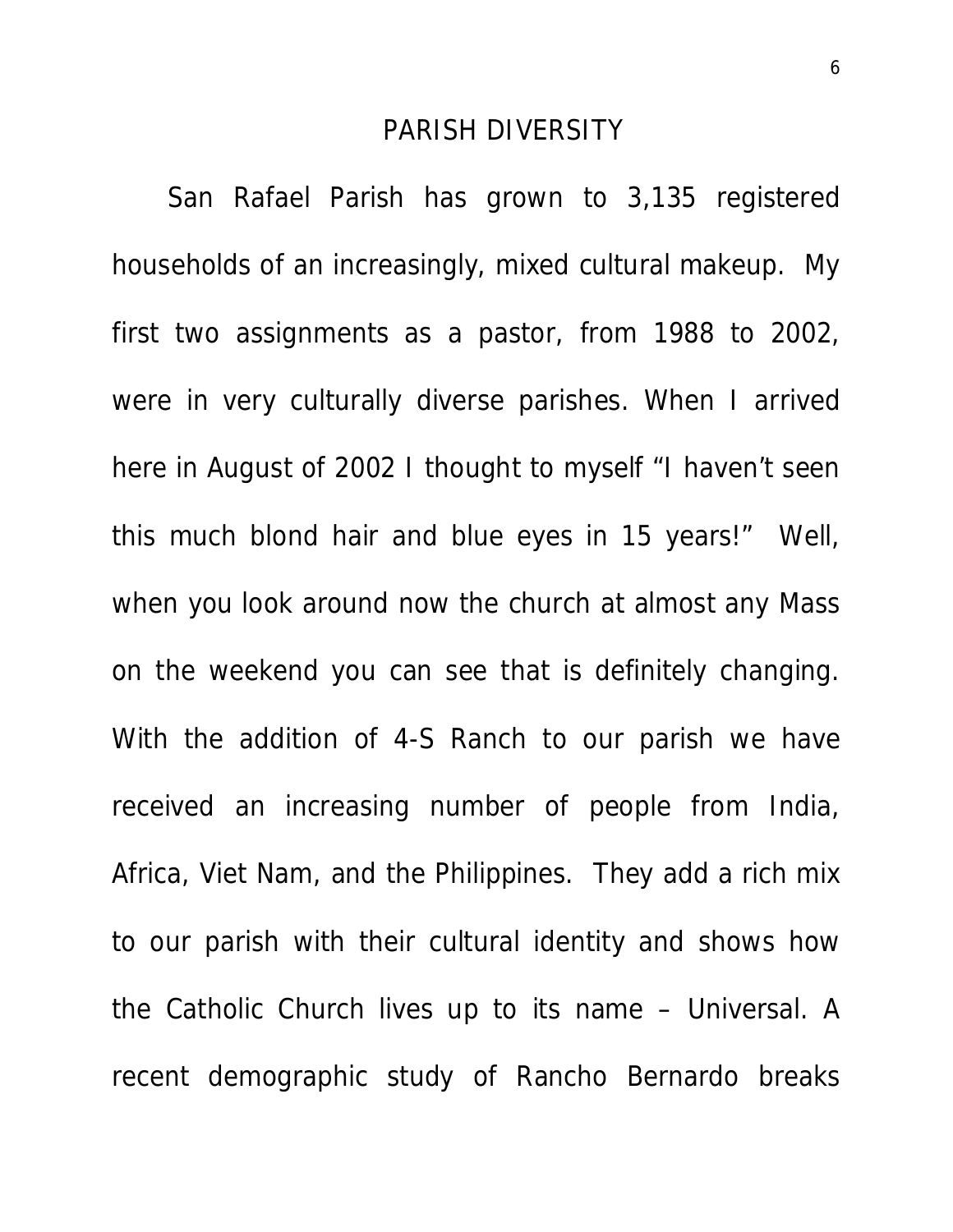down as 58.7 % White, 2.8% Black, 23 % Asian, 10% Hispanic and 5.4% "other." This very closely resembles our parish now, there might be some differences in numbers. Members of these cultural groups are also joining and participating in many of our parish organizations, particularly the Knights of Columbus, Religious Education and our Youth Ministry. I feel, though, that we ought to be reaching out more vigorously to our new parishioners to encourage them to join us in our endeavors. We do not have – nor will we have – " "cultural" groups in San Rafael simply because I feel it is imperative for all of us to work together as on a single track rather than working together on parallel tracks where we see each other but do not connect. There is one exception this, however. For years, long before my arrival,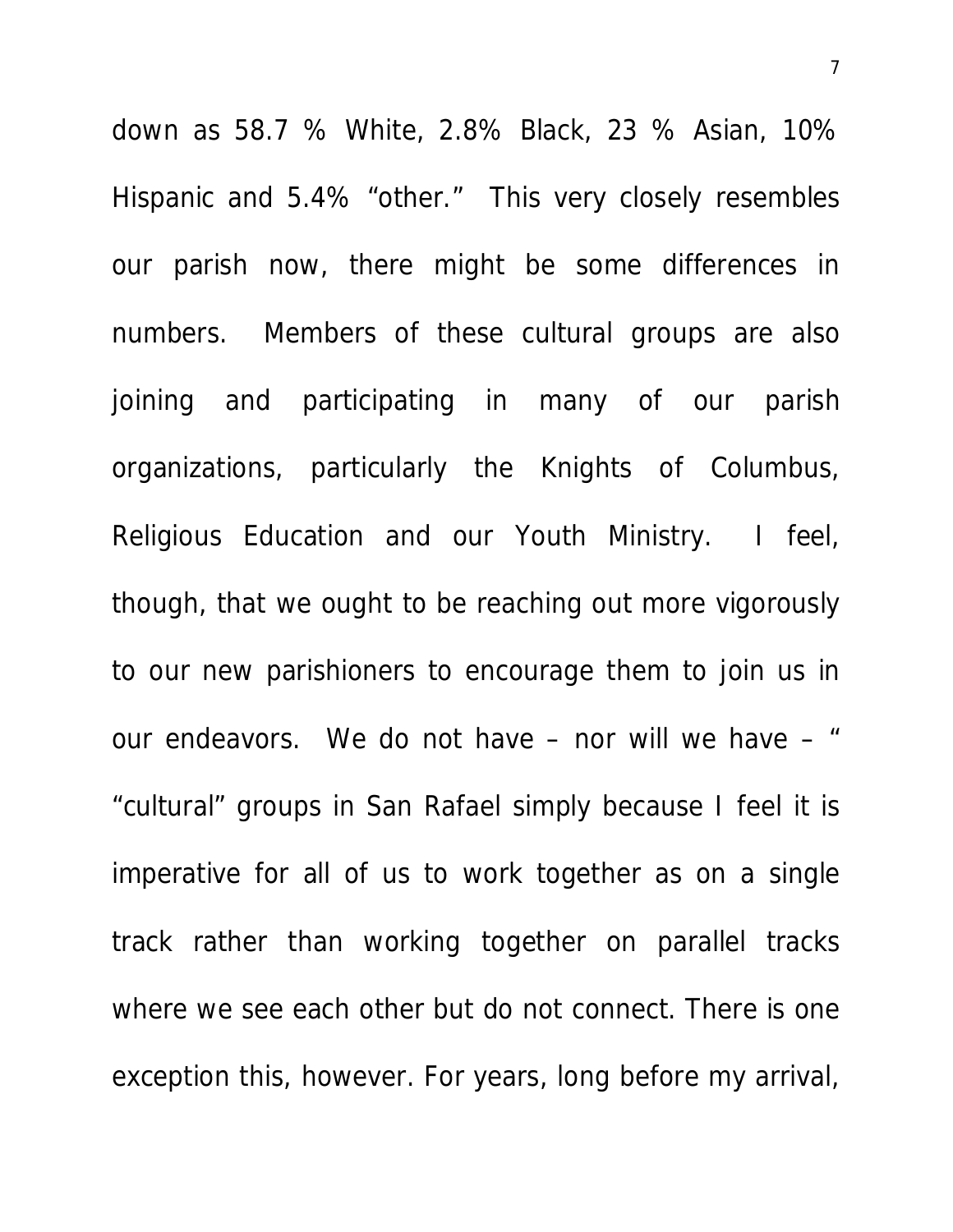we have hosted the Guatamalan Migrant Community for Mass every  $4<sup>th</sup>$  Saturday of the month at 7:00 p.m. They also meet for weekly rosary in one of the classrooms on Friday evening and use our facilities for retreats and social events. The consider themselves very much part of our parish community.

# PARISH STAFF

 Our parish is served by a pastoral staff that is truly incredible. To be honest, the place practically runs itself because of the competence of those on our Staff whose names and positions are listed in our bulletin as well as numerous volunteers who freely give their time and talent when needed and asked. As part of our staff we can't overlook our Maintenance Coordinator: Ruperto Cardenas – who can do *anything* & whose talents have saved us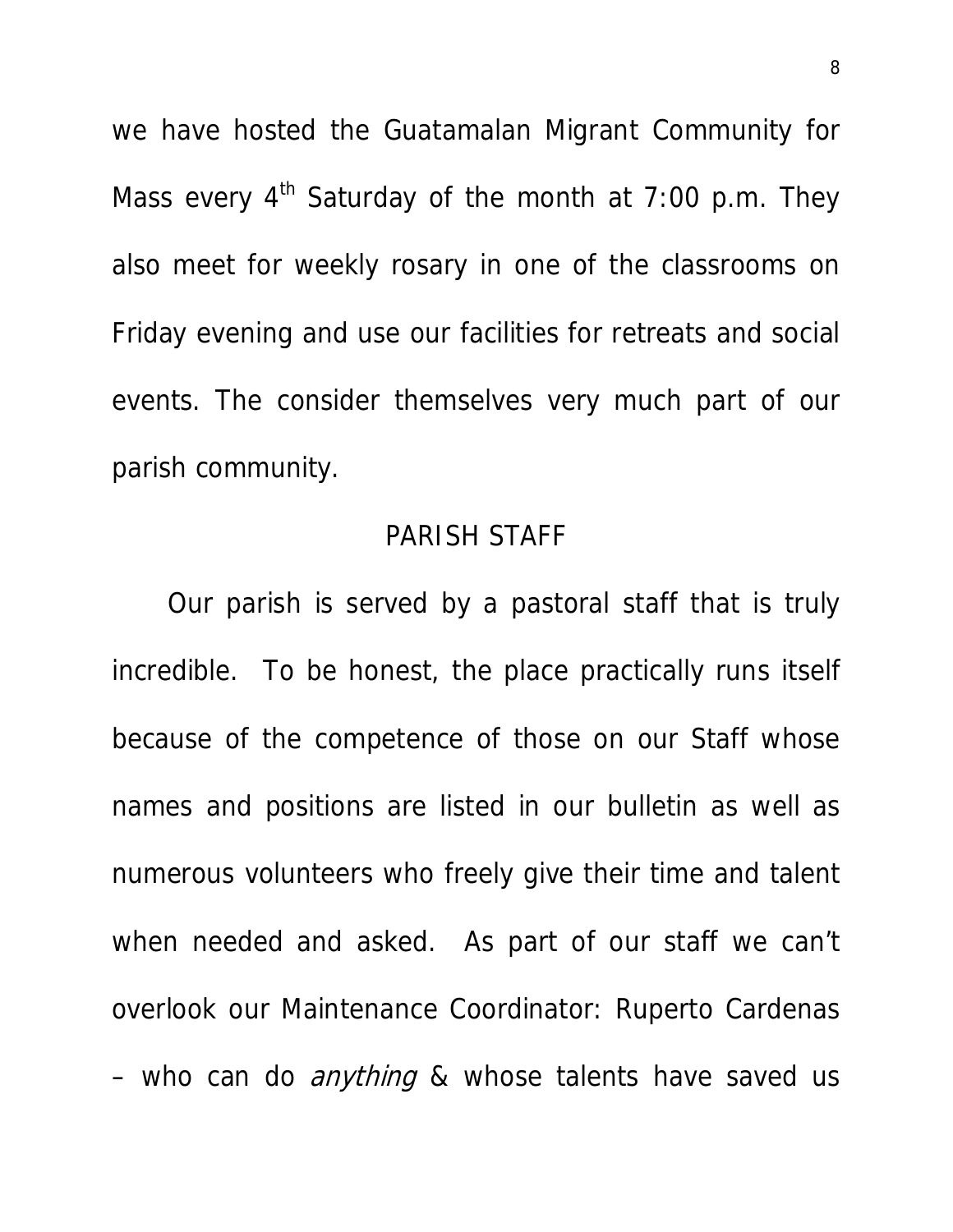literally thousands of dollars; Gardener: Emilio Avila – who keeps our grounds as beautiful as they are; Housekeeper: Guadalupe Cardenas, who works not only in the rectory (making sure my shirts are ironed, for one thing – because I don't iron) but also helping to keep our parish hall kitchen clean and in good order. We pay our workers a good wage, way above the average, because they're worth it! When all the hoopla was raised not too long ago about raising the minimum wage and giving sick days to employees I thought "Who *doesn't* do that?" because just wages and working conditions are not only found here but throughout the Diocese of San Diego. I am very proud of our Parish Staff and you should be as well. They're the best! Whenever I leave the parish I have no doubt that things will run properly in my absence.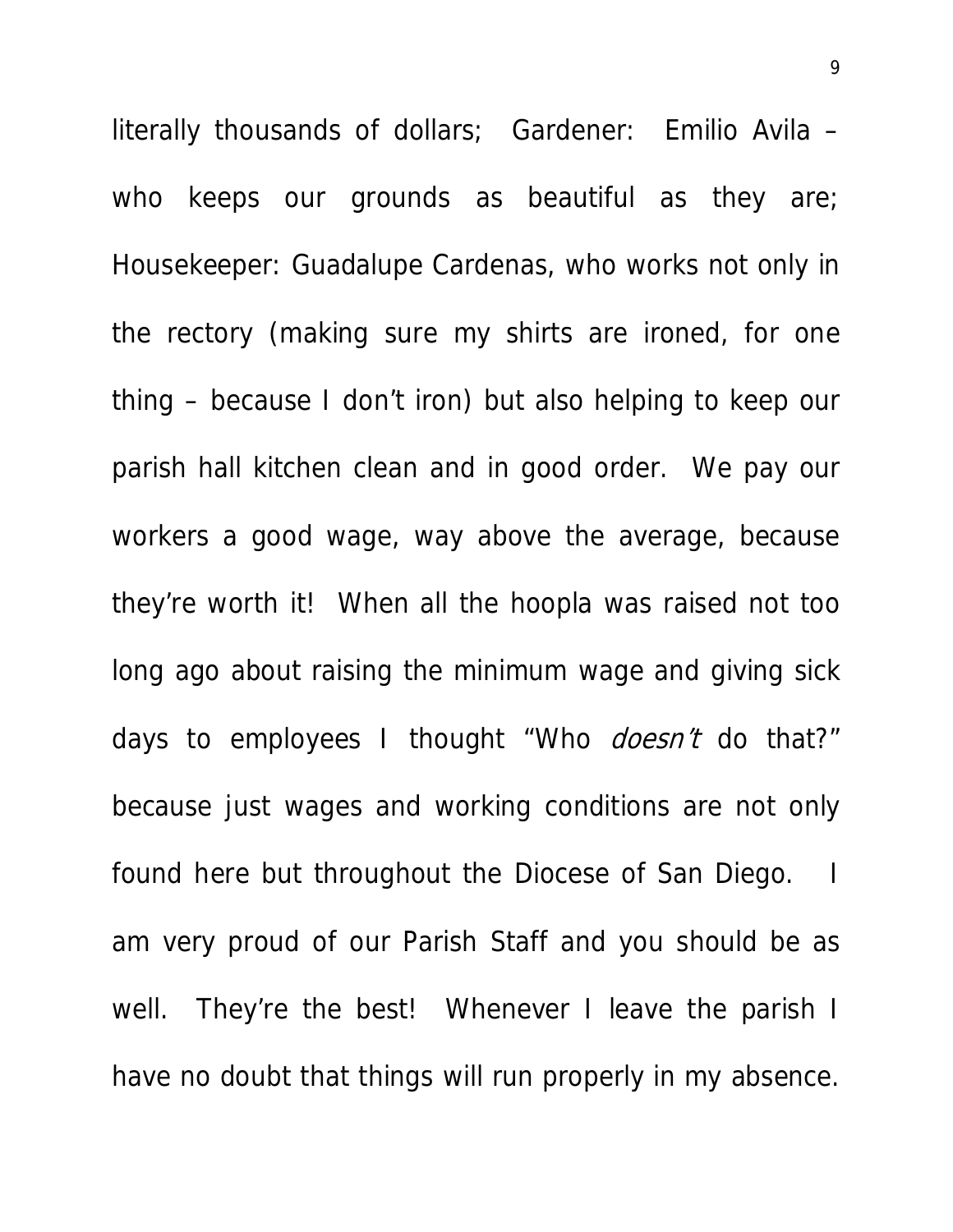I am also a firm believer in giving someone a job to do and then letting that person do it without looking over his or her shoulder. I've regretted that at times past, but not now here at San Rafael.

## PARISH CLERGY

 Along with Staff, let's talk about the elephant in the room: The Clergy.

When I arrived here I was 15 years younger than I am now. I had hair. I had more energy and when I genuflected I didn't need to keep my hands on the altar to push myself up. As well as serving as pastor of the parish I was and still am the Vicar for Ecumenical & Interreligious Affairs for the Diocese of San Diego. I was the only priest in the parish and I could still do it all by myself. For several years I was the Dean of the Escondido Deanery.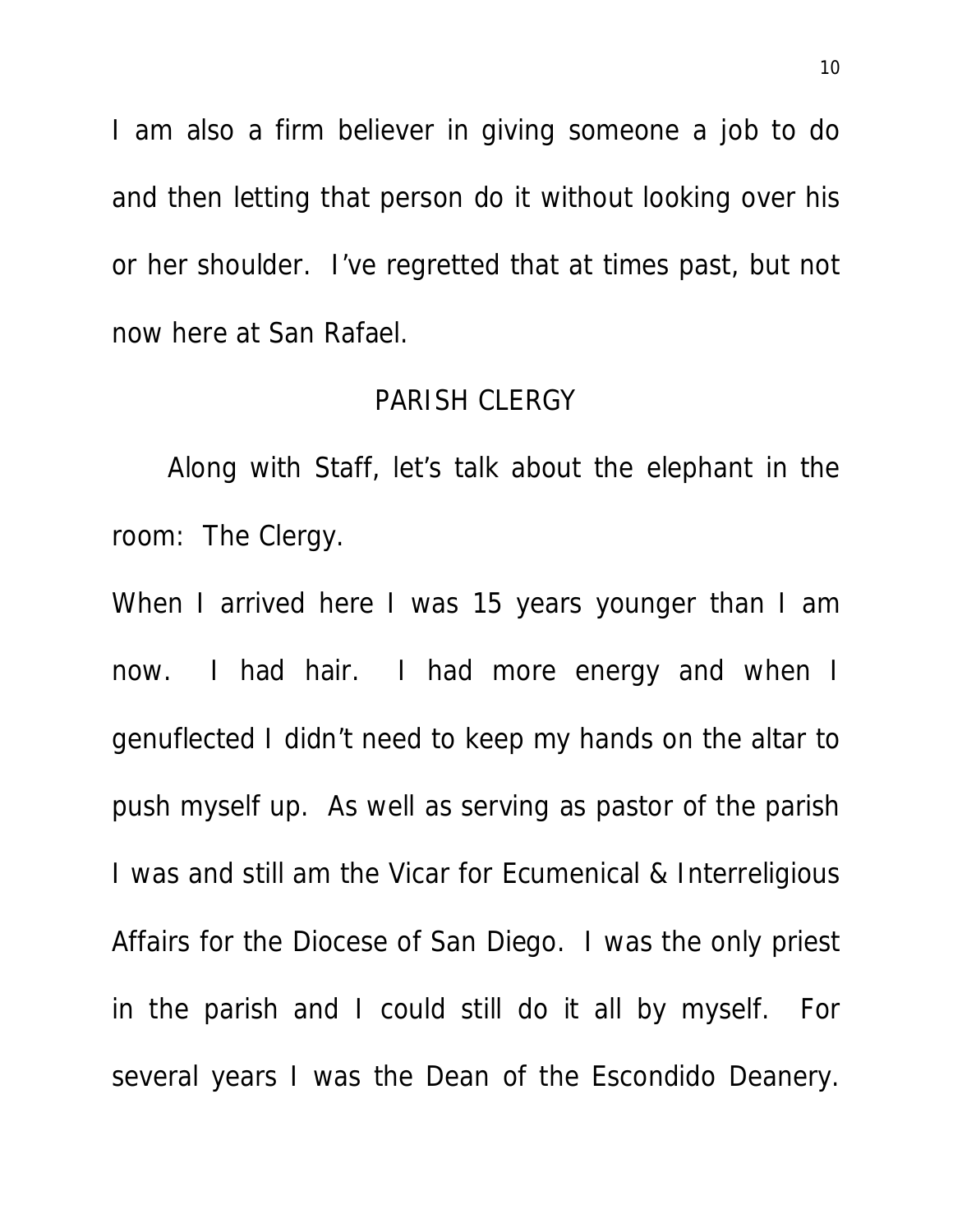That added a little to the work but not much. I was then asked to serve as Director of Diocesan Cemeteries which requires a weekly meeting followed by Mass at 11:00 a.m every Friday at Holy Cross Cemetery, a quarterly board meeting and serving as the priest on call for funerals or graveside services for families who need a priest for the final services of their loved ones. For years we argued with the diocese about the need for new offices at Holy Cross, the ones being used having been built in 1936! Finally, we received permission to build a new office building at Holy Cross and then demolish the old one, all of which was completed a year ago. The diocese will also be opening a new Diocesan Cemetery here in North County – next to St. Thomas More Church in Oceanside – in the next few years. We have the property (15 acres)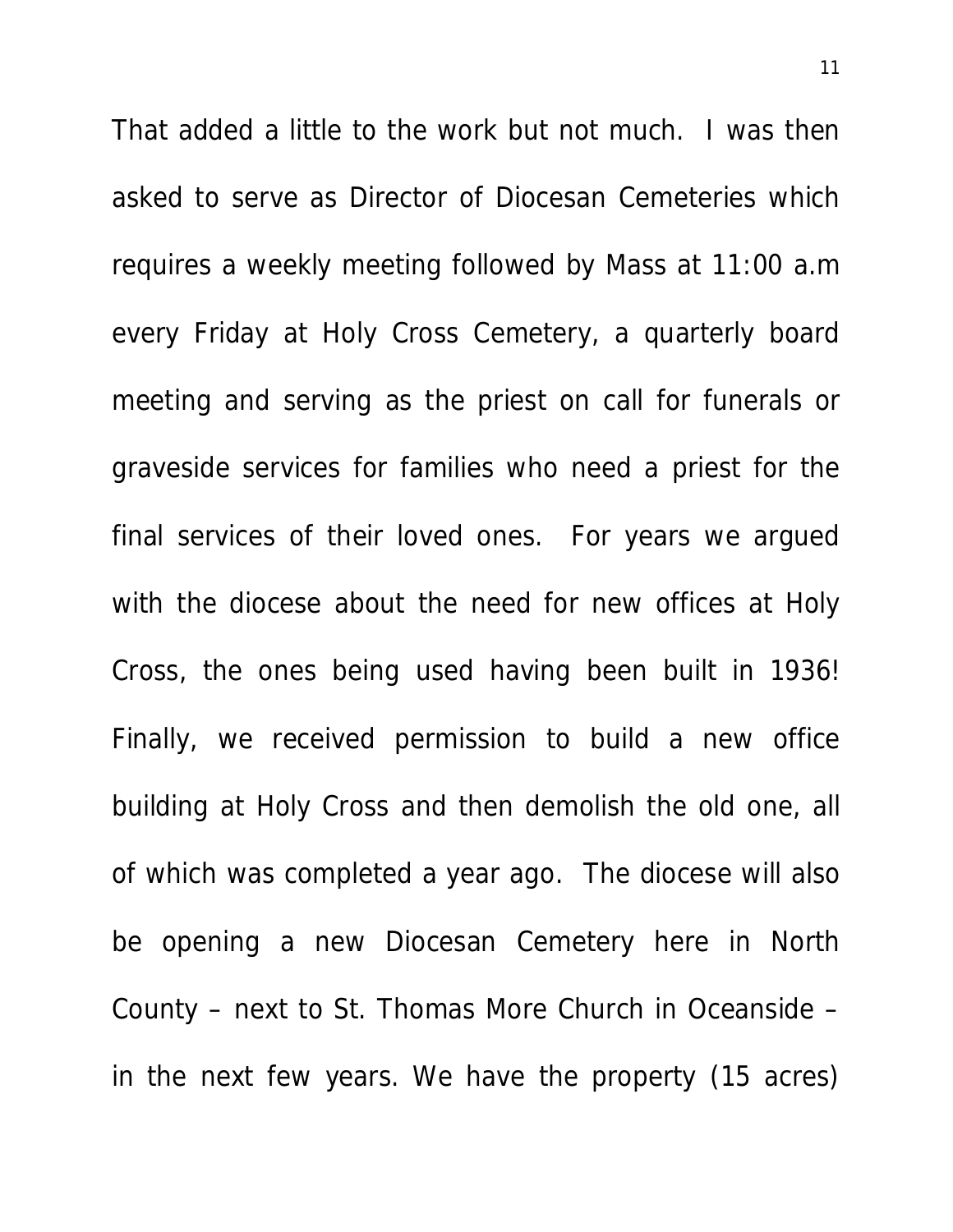and we are now in the permitting process for cemetery use. All of this takes work and time away from the parish for me, but as I promised you when I arrived, the parish takes priority over everything (especially since the parish pays my salary and the other jobs are simply other jobs). Last year just before Easter I spoke with Bishop McElroy and told him that in order to continue to do everything I was doing and to be able to do it well I needed an Associate, to which he agreed. As one parishioner recently said: "You need help. You're getting grayer" to which I replied "Better gray than bald." Sadly, I'm both! So, prior to Pentecost last year the bishop assigned Fr. Craig Haider to San Rafael as Associate Pastor. Fr. Craig was with us for a little less than 10 months before he concluded to leave the parish in order to deal with some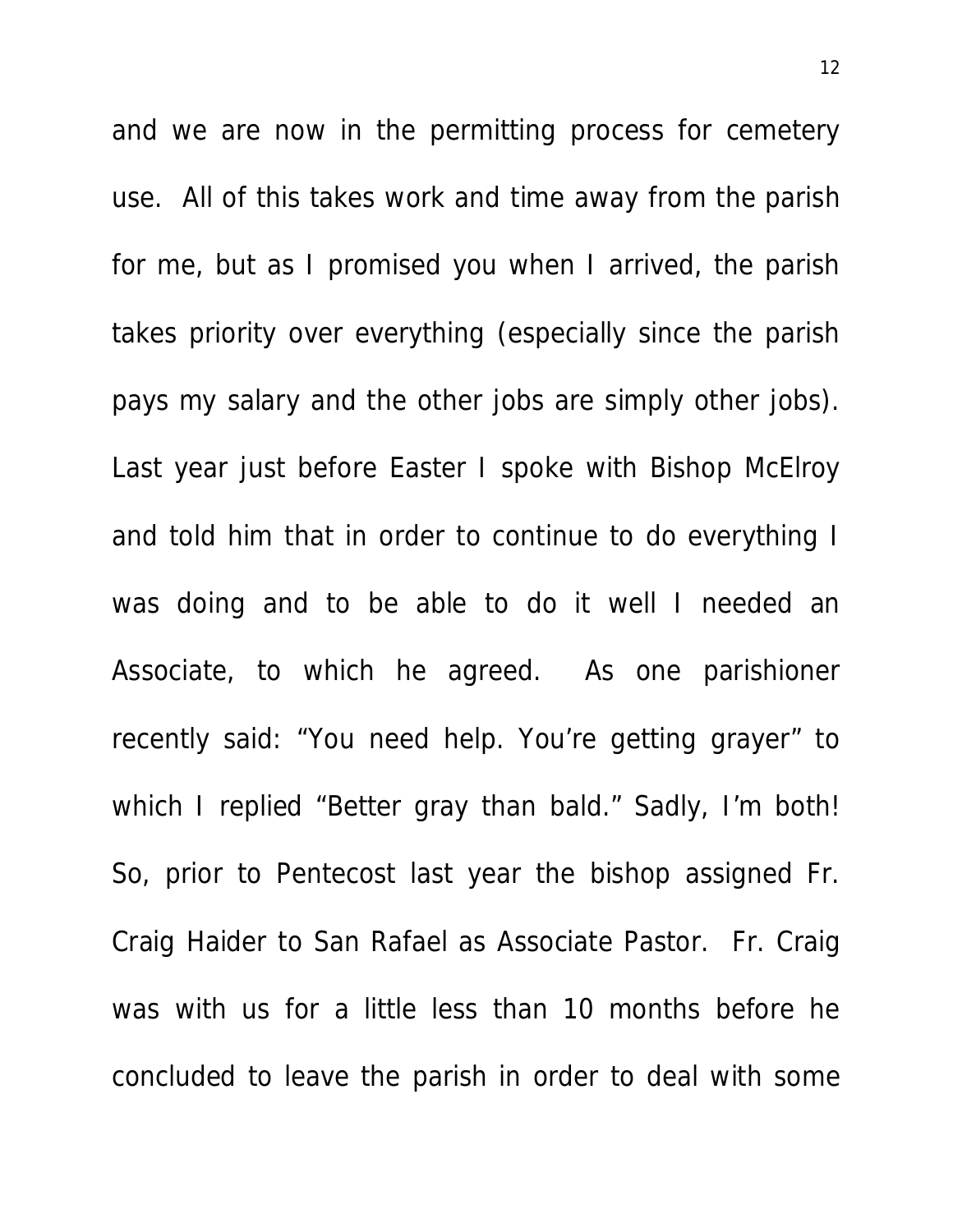personal issues. He drove away from here at 2:30 p.m. on Friday, March 31<sup>st</sup>. *This was all of his own doing*. (bis) I have not heard from him since he left, despite texts and emails I sent him. A few weeks ago he did see Bishop McElroy and, for all intents and purposes, Fr. Haider is on a leave of absence. In other words, he is no longer involved in priestly ministry. Where he is, what he is doing, where he is going I do not know. I pray for him and I ask you to pray for him too. And that, really, is all anyone needs to know about this.

 Fr. Haider's leaving the parish left me, once again, without an Associate. I am grateful to Fr. Raymond Wea who is assisting us on weekends and, last week, I received a letter from Bishop McElroy, informing me that a new Associate has been assigned to the parish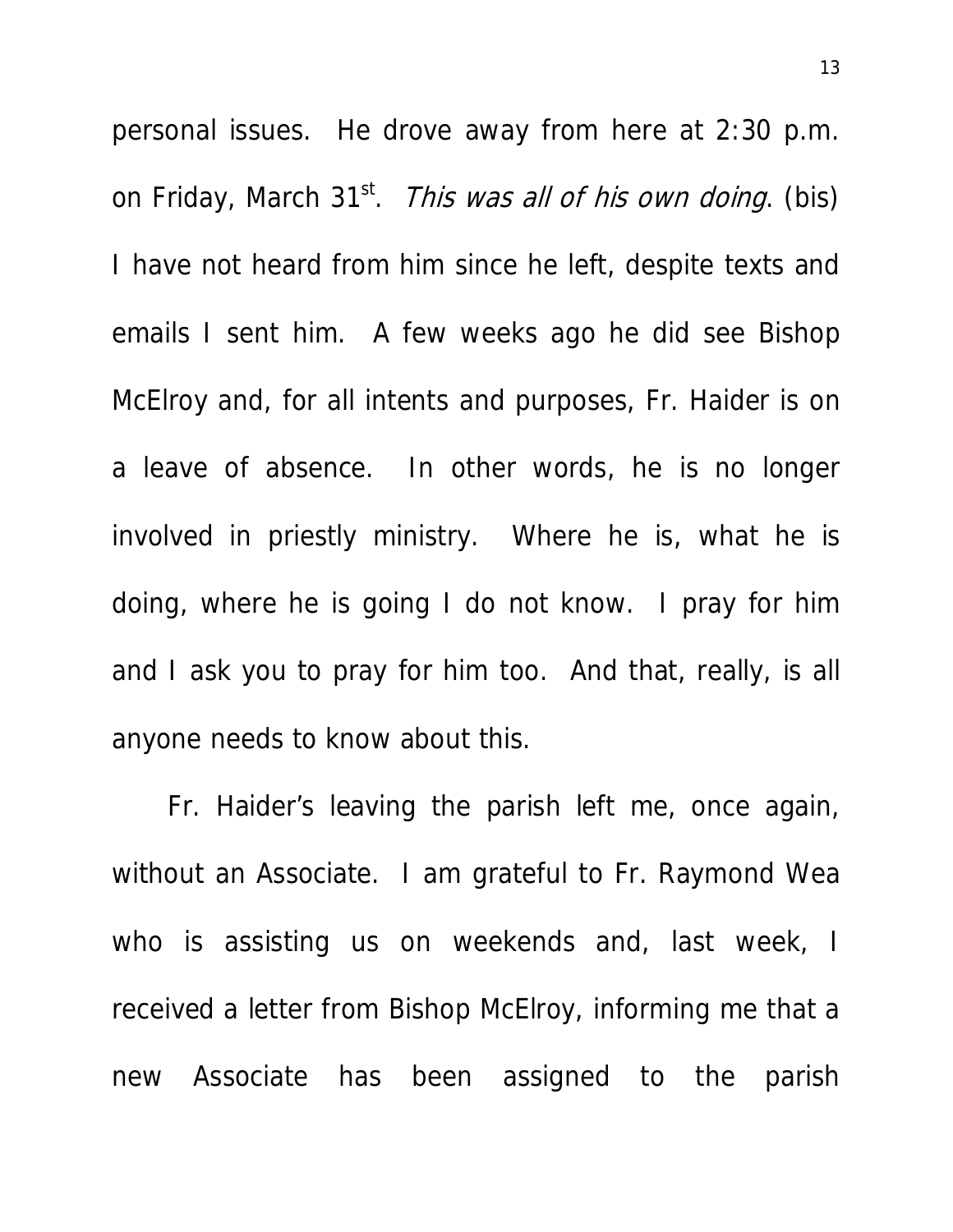commencing July  $1<sup>st</sup>$ . The priest is Fr. Thomas Kiely who is coming to us from the Diocese of Camden, New Jersey. I have been assured he is a man of quality character and when I receive more information about him I will let you all know. What I do know is that he originally studied for the Diocese of San Diego but when his parents moved to New Jersey he went with them. They both are now deceased and he is returning to San Diego where he has family.

 You also know that Deacon Len Vaillancourt and his wife Diane recently moved back to their hometown of Albany, New York. Deacon Ward still works with us and I am happy to announce the Deacon Bob Holgren will be joining us in ministry no later than July  $1<sup>st</sup>$  and, hopefully, sooner! Deacon Holgren has been a deacon for 5 years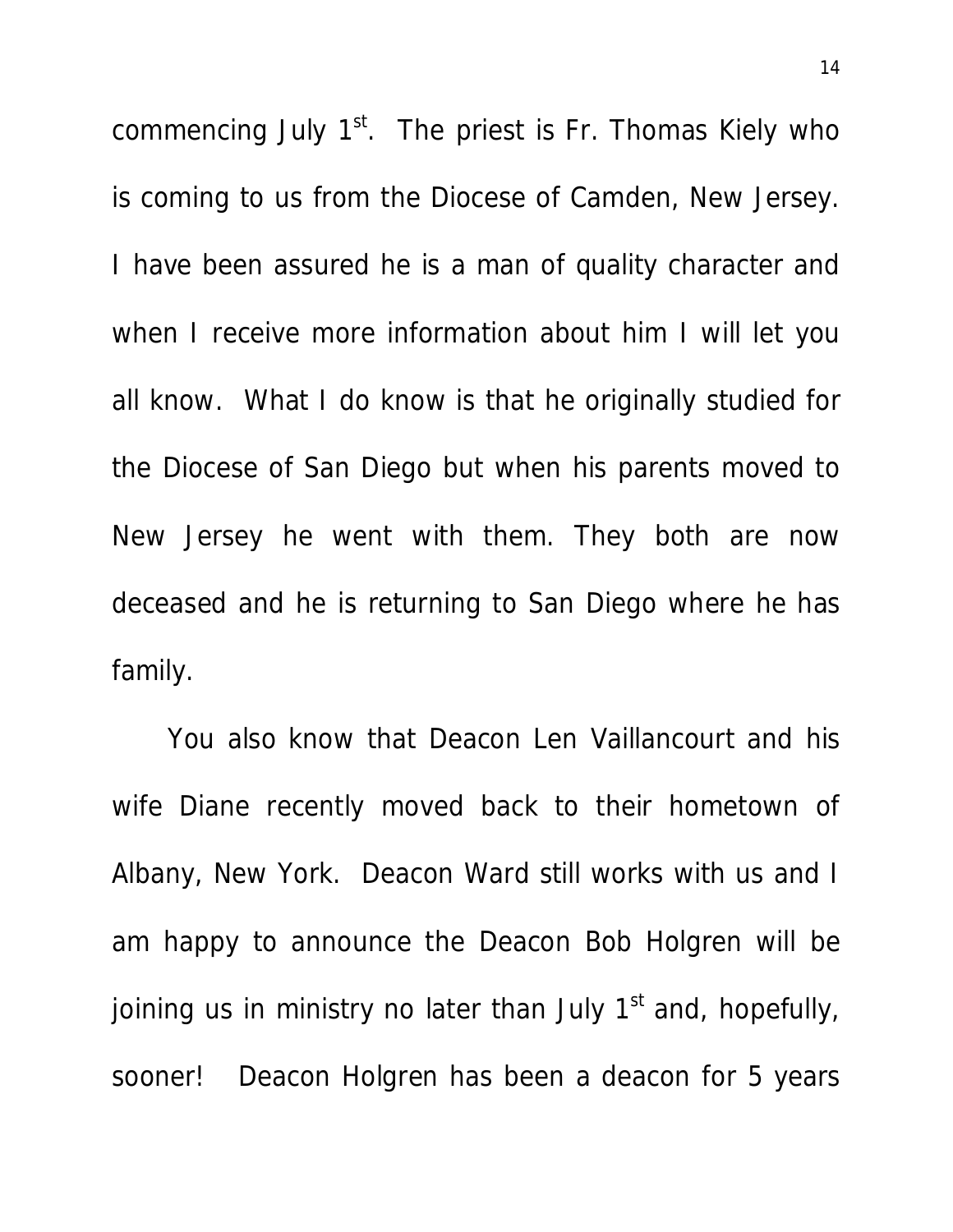and is employed as Business Manager in two other parishes. He will work with us only in ministry and he, Deacon Ward and I will work together for scheduling and Programs.

# ACTIVITIES

Frequently, when I have guests in town and we come back to the parish after having dinner out somewhere, I'll be driving onto the parish property and there are people and cars everywhere. More than once my guest has asked "What's going on?" My usual reply is "I have no idea. It's like this a lot!" San Rafael is a very busy place.

 Our parish has ministries to serve almost every need, from birth to death and beyond. We would be here at least an hour longer that we will be if I were to describe them all. Let me just say this; I've never been in a place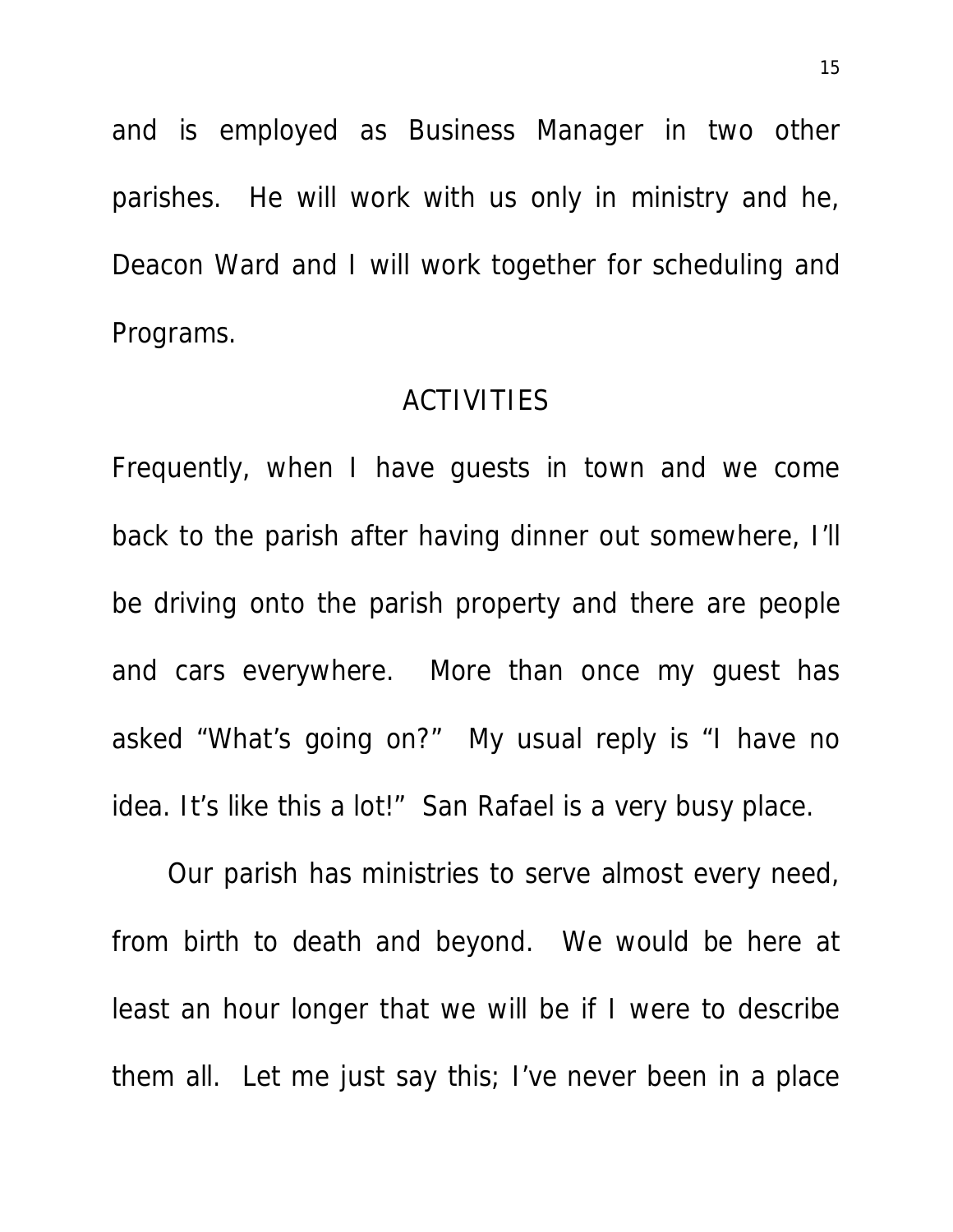that is so committed to service than San Rafael. Just to name some of our ministries: Baptism Preparation Class; Mother's Spirituality Group; Eucharistic Ministers to the Homebound; Mental Health Ministry; Holy Innocents Children's Hospital in Mbarara, Uganda; Men's Club; Knights of Columbus; Women's Fellowship; Society of St. Vincent de Paul; Ecumenical/Interreligious Committee; Ushers; Greeters; Legion of Mary; Pro-Life; Marriage, Family Life & Spirituality. These are just a few of our involvements. Every winter we also host the Interfaith Shelter Network for two weeks in The Fitzgerald Room (Rooms A/B) of the Pastoral Center. This past year, of the 154 cot nights available, 147 of them were filled with guests. We not only house them but assist them in every way possible to find stability again in their lives. The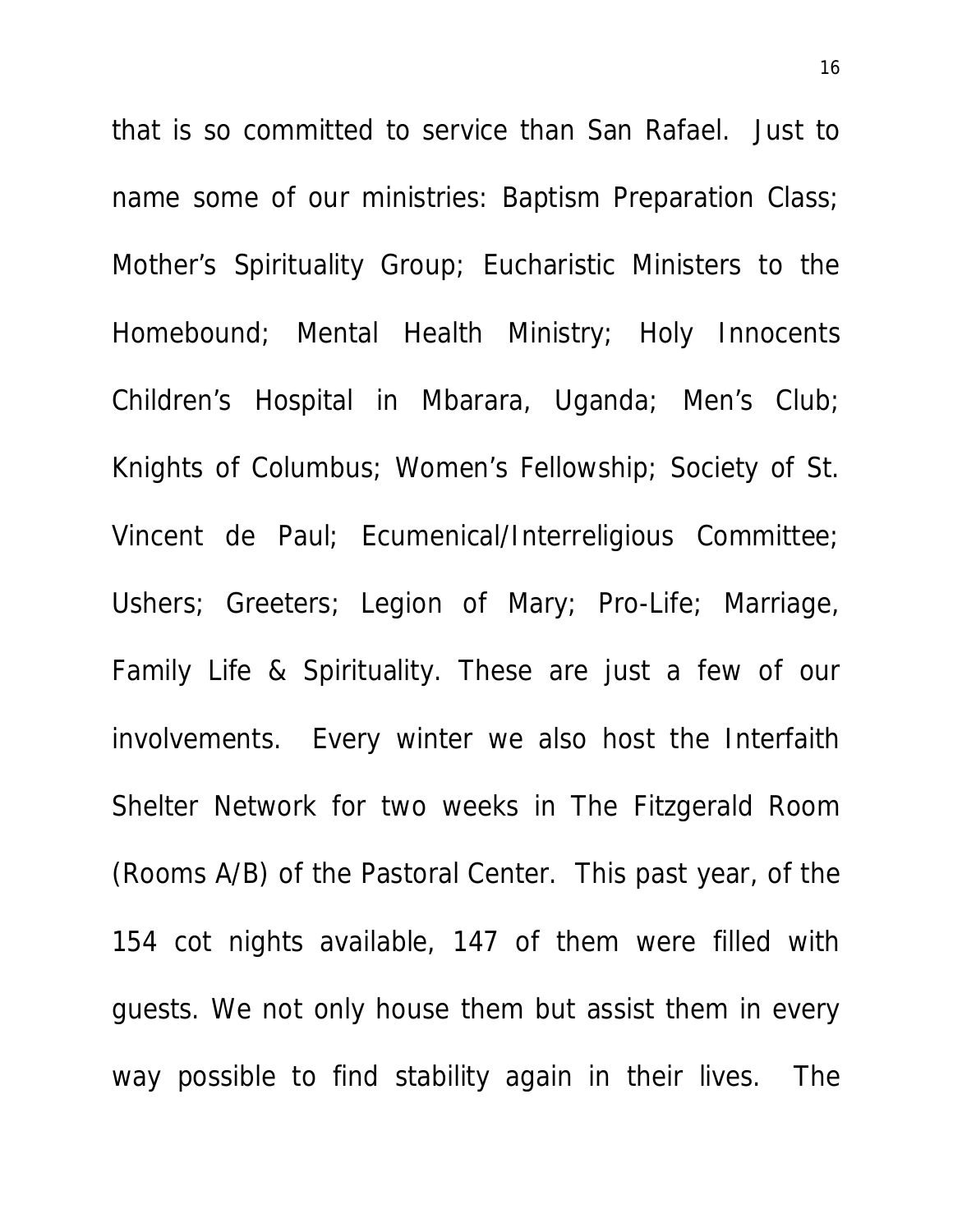activities of our ministries can be found (I think) on our parish website once the minutes of the Ministry Council (which is our version of a parish council) are posted. ALL of our ministry outreach is done by volunteer parishioners. The ministries and their contact information are included in our weekly bulletin.

# RELIGIOUS EDUCATION

 Again, as with other aspects of our parish life, we try to cover all bases with Religious Education. Here are just a few numbers.

Pre-School through  $6<sup>th</sup>$  Grade – 257 students (of whom 70 are in their First Communion Class); Middle School – 95; Confirmation Class –  $1<sup>st</sup>$  year 60,  $2<sup>nd</sup>$  year 48 students (who were Confirmed here last Friday evening); Adult Bible Study, 115 attending. On top of these we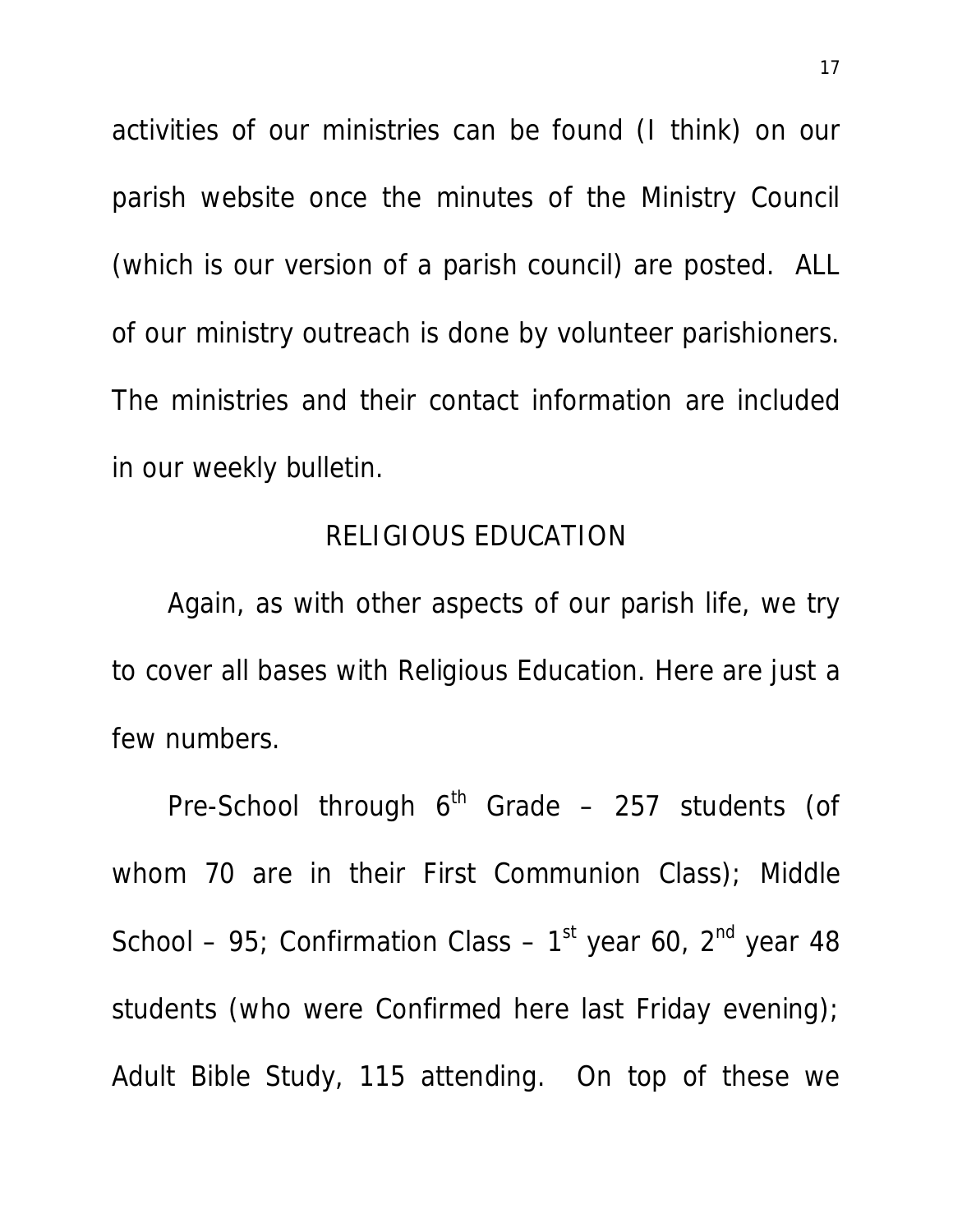make every attempt to provide an annual Parish Mission and other days of Prayer/Parish Retreats throughout the year. We actually hope to expand this over the coming three years with our "Marriage, Family Life/Spirituality Committee" and Religious Education Office combining efforts to offer more events for the spiritual growth and welfare of our parishioners.

## FINANCES

 This is probably the part many of you have been waiting for. Trust me, for every pastor I know (well, for MOST pastors I know), Catholic and Protestant, this is the least favorite part of any parish report - the Finances.

 Every week the bulletin reports that the weekly income needed to run the parish is \$30,675. As you read it you also see that sometimes we make the budget,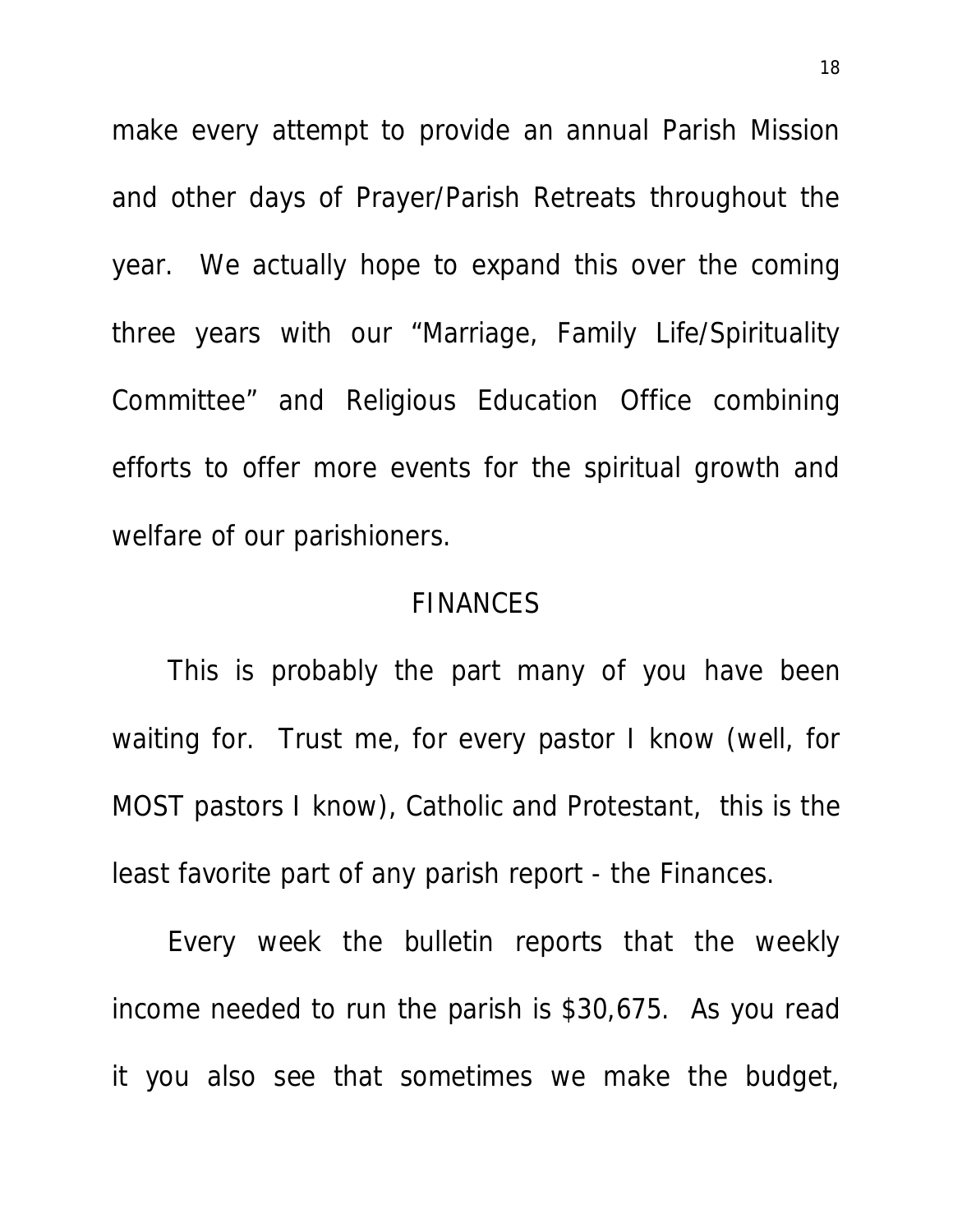sometimes we exceed the budget, sometimes we don't make the budget. Again, to avoid boring you to tears I'll break things down as well as I can (or rather, as our bookkeeper can).

 For the Fiscal Year 2015/2016 – the most complete we have: Our annual income was \$1,657,169 with an average weekly income of \$31,869. Our disbursements (expenses) were \$1,694,834 with an average weekly disbursement of \$32,593. That is a net annual loss of \$37,664 or an average of \$724 per week. We have tried to reduce our expenses as much as possible to adjust for this but sometimes it is literally impossible to do. Of the 3,135 registered households 1,505 contribute on a regular basis either by envelope, monthly contribution or credit card. This amounts to just about half of our parishioners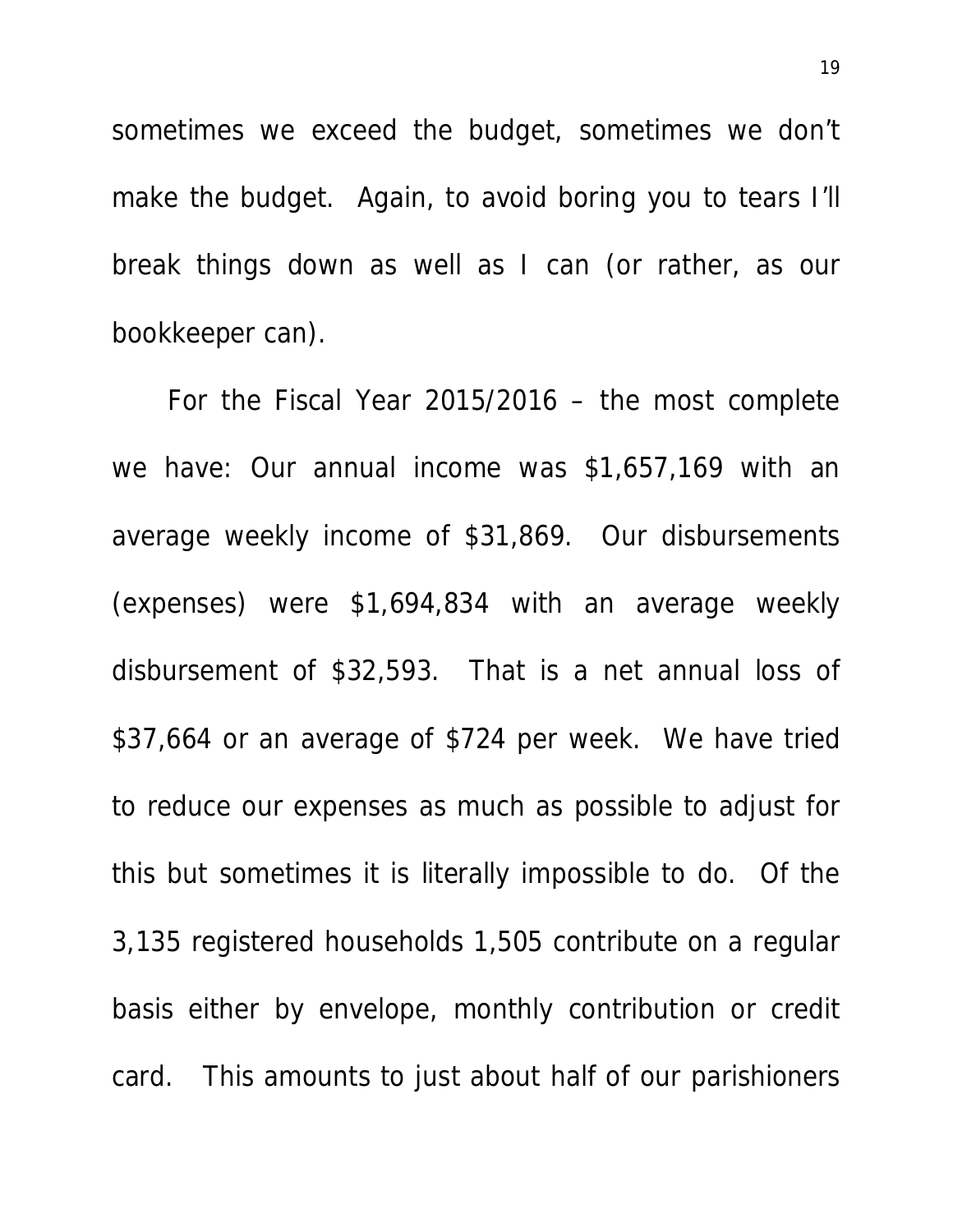contributing to the parish. For most Catholic Parishes this is very good. I try to keep expenses down as much as possible and I hate asking for money. However, we all know that inflation takes its toll and sometimes the request comes to bump up our offering just a bit to keep our parish and its ministries active. Like you, I pledge and pay an amount back to the parish every month which is actually a bit above a 10% tithe. Still, I would like to see more of our parishioners take their commitment to the parish more seriously by their regular, financial contribution.

San Rafael is without a doubt the most generous parish I have ever served. In the last fiscal year, through various special collections and charitable donations our parish contributed \$181,492.00 in charitable causes that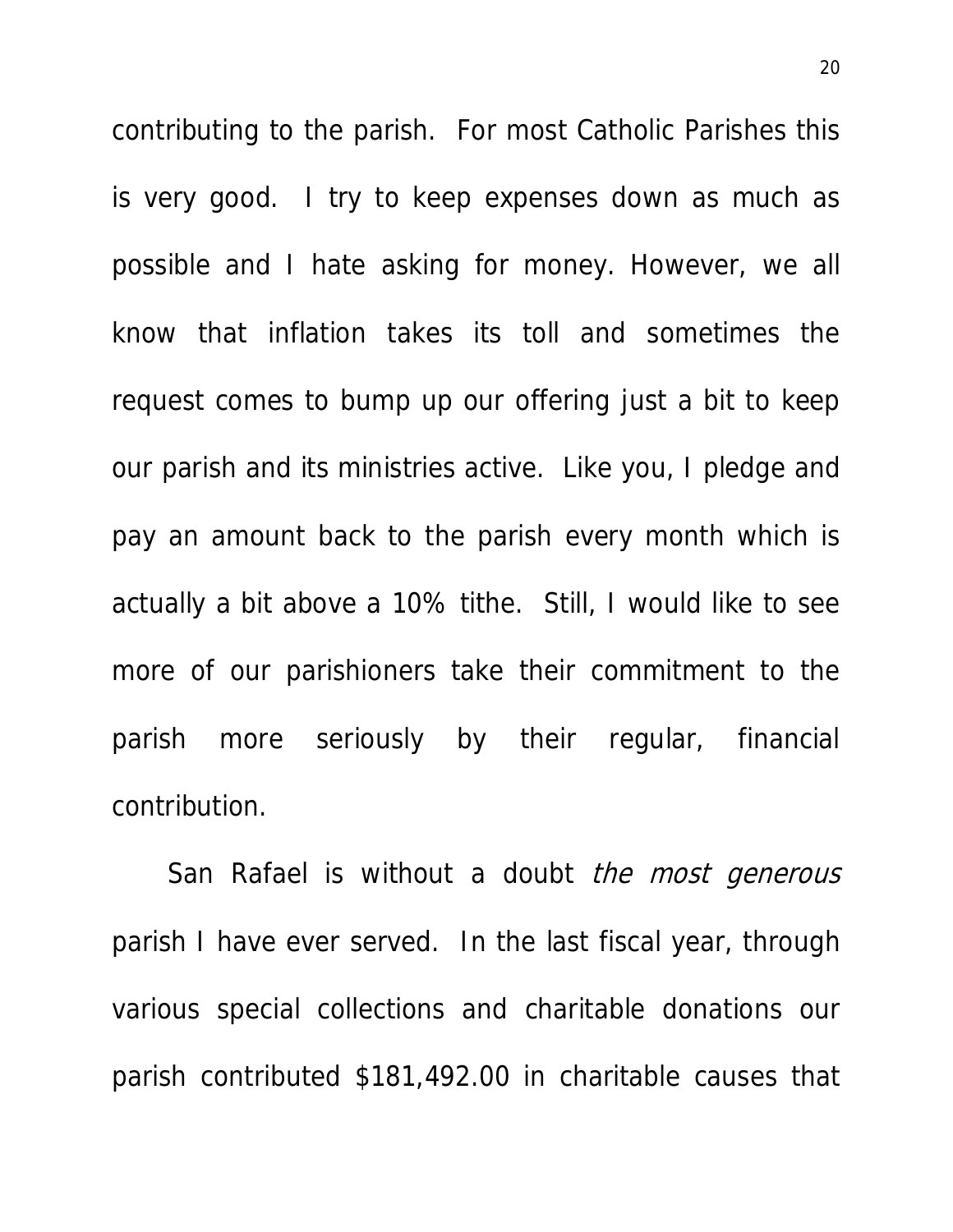directly assist the Church locally, nationally and internationally. This is over and above the monthly donations of our parishioners to the St. Vincent de Paul Society we give at the end of every month. We can especially be proud of our involvement in the building and running of Holy Innocents Children's Hospital in the Archdiocese of Mbarara, Uganda. Since the hospital opened 7 years ago, 148,000 children have been treated at the out-patient clinic and more than 30,000 have been admitted to the 60 bed hospital. On top of that the infant mortality rate in the Archdiocese of Mbarara has dropped significantly, and this is all due to your goodness and generosity! We are currently in the final stages of completing and then opening the surgical center of the hospital which will give even greater assistance to the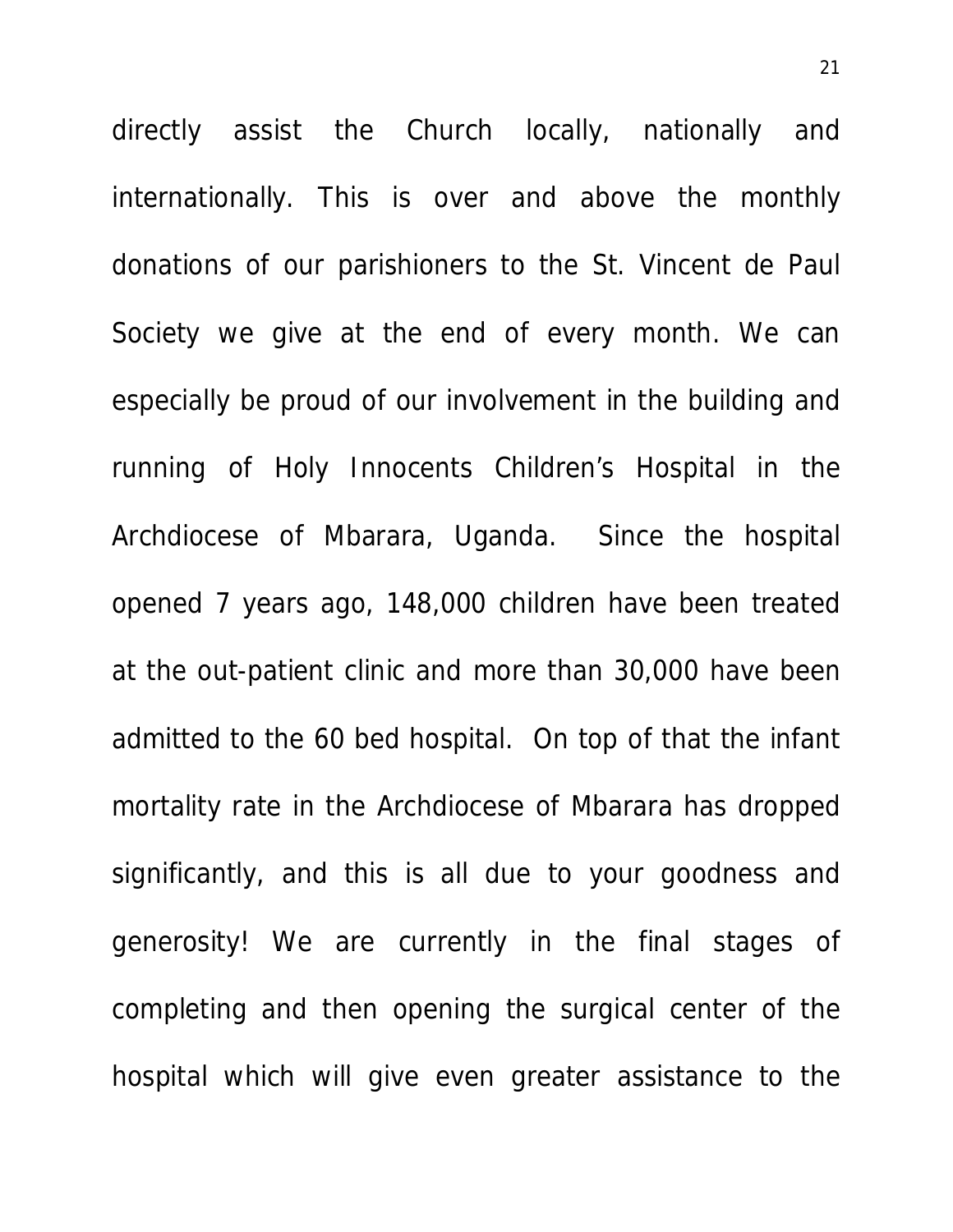children of that part of the world! Basically, to complete the current stage and bring HICH to full hospital standards required by the government of Uganda, thus making it eligible to receive some government funding, we must still find approximately \$500,000 to outfit fully the surgical center with two operating rooms, staff housing (required by the government) and fresh water reclamation and storage capacity. Our Patron Saint throughout all of this has been St. Thérèse of Lisieux, the Little Flower, who has worked absolute miracles for the children. I am fully confident of her continued blessings. So, St. Thérèse, if there is anyone here this evening who has \$500,000 they don't know what to do with, you know what to do with it!

 The Annual Catholic Appeal (ACA) is where the diocese receives a good portion of the funding for the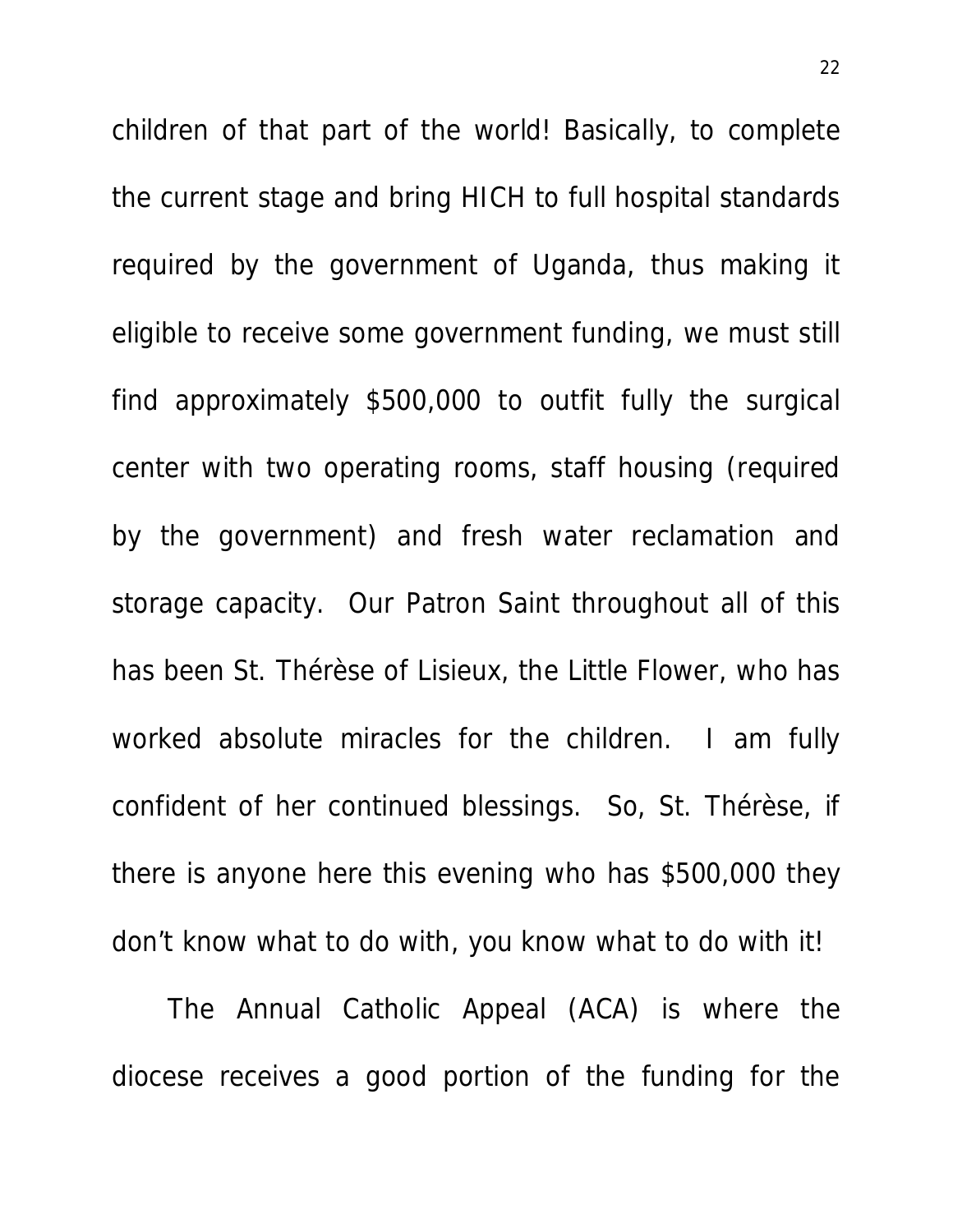many ministries of the diocese. Once again, due to inflation, our parish assessment has gone up over the years from \$64,000 in 2009 to \$106,00 in 2016. Every year, because of the goodness of our parishioners, we have exceeded our assessment and the excess funds are returned to the parish for parish use, which has enabled us to purchase new flooring for the Religious Education Rooms for the elementary age children, new tables and chairs in the Parish Hall, and to help pay a huge portion of our Solar Electricity installation. Last year, for example, the assessment was \$106,000 and the funds received were \$230,973, an overage of \$124,973! This was all contributed by 429 parishioners, roughly 13.5% of those registered at San Rafael. This year we are on track to do very similar to last year and the overage of this year will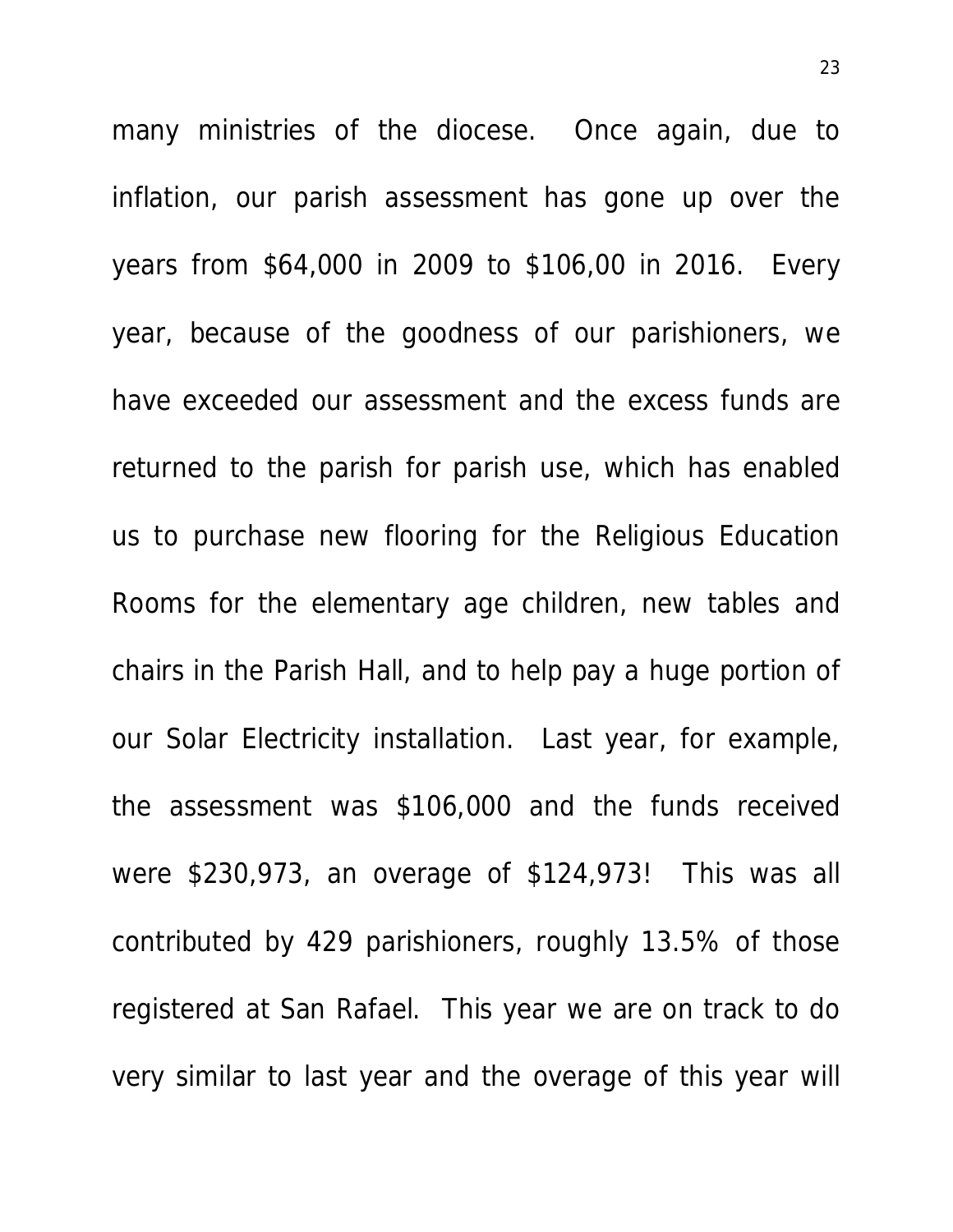be to help repay our Funds on Deposit with the diocese which were used for our Solar Installation. We are extremely grateful for the goodness of those who contributed, showing their commitment to the Church. Imagine what could be done if every household contributed to the ACA! I add here that the people of the Guatamalan community who meet here, and who have very little of their own, also take ownership of the parish ACA by collecting for it among themselves for the benefit of our parish.

### SOLAR INSTALLATION

For more than a year the Parish Finance Council discussed the pros and cons of solar energy for electrical use, then vetted 4 different companies. In the end we contracted with Stellar Solar and last Fall the work on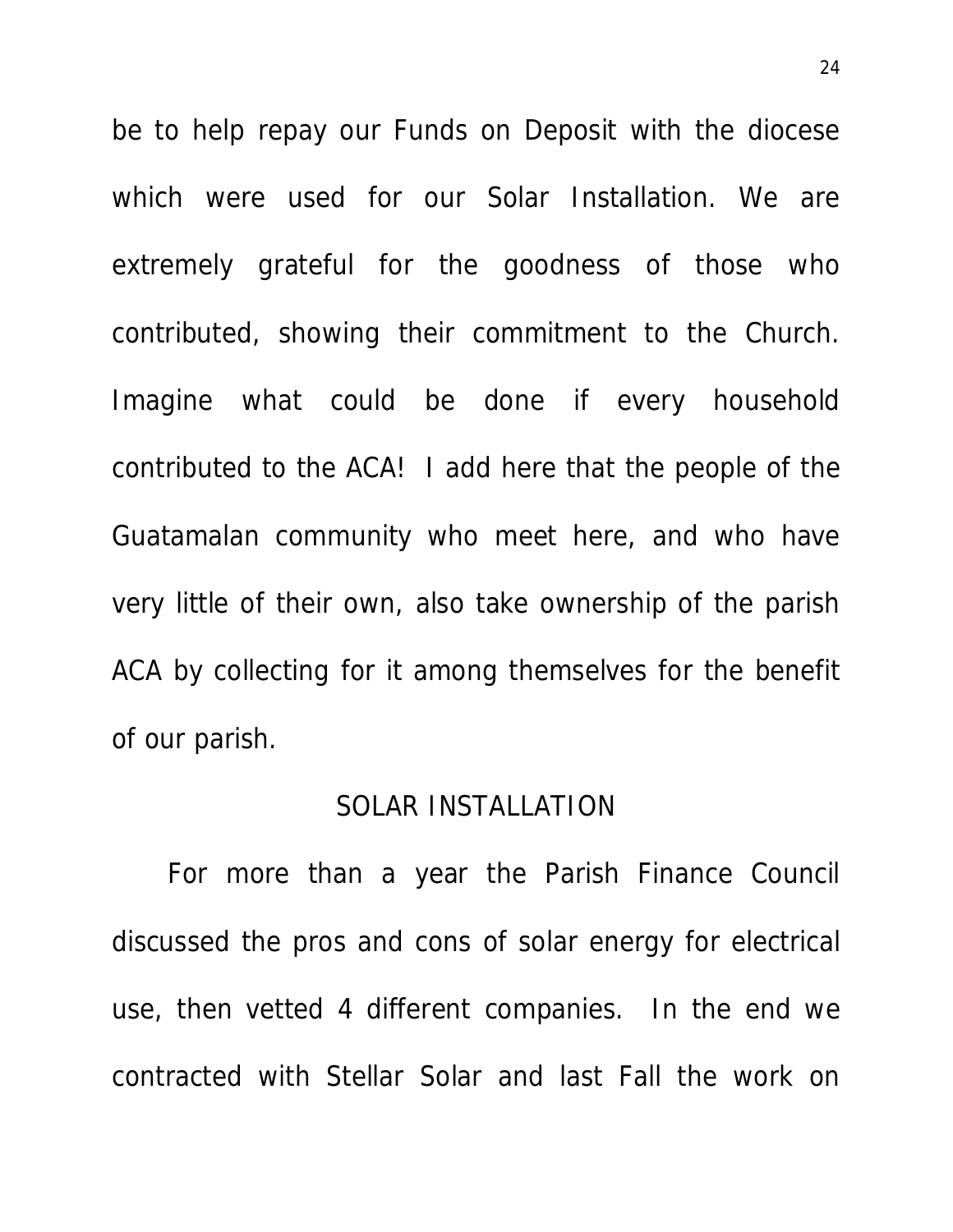installation of solar panels on all of our buildings was completed.

Our Solar installation is up and running but it's too early to tell yet exactly how much are savings are to date. Because of all of the inclement weather we experienced this year we did not have as good a report as we'd so far hoped. However, with the rainy season past we expect to see a considerable savings on our electricity bill due to what is generated by our solar panels which we purchased outright rather than leased.

Cost Breakdown: Stellar Solar Company

Total Cost: \$387,571 Paid by SRP: \$240,00 Borrowed from Diocese: \$147,571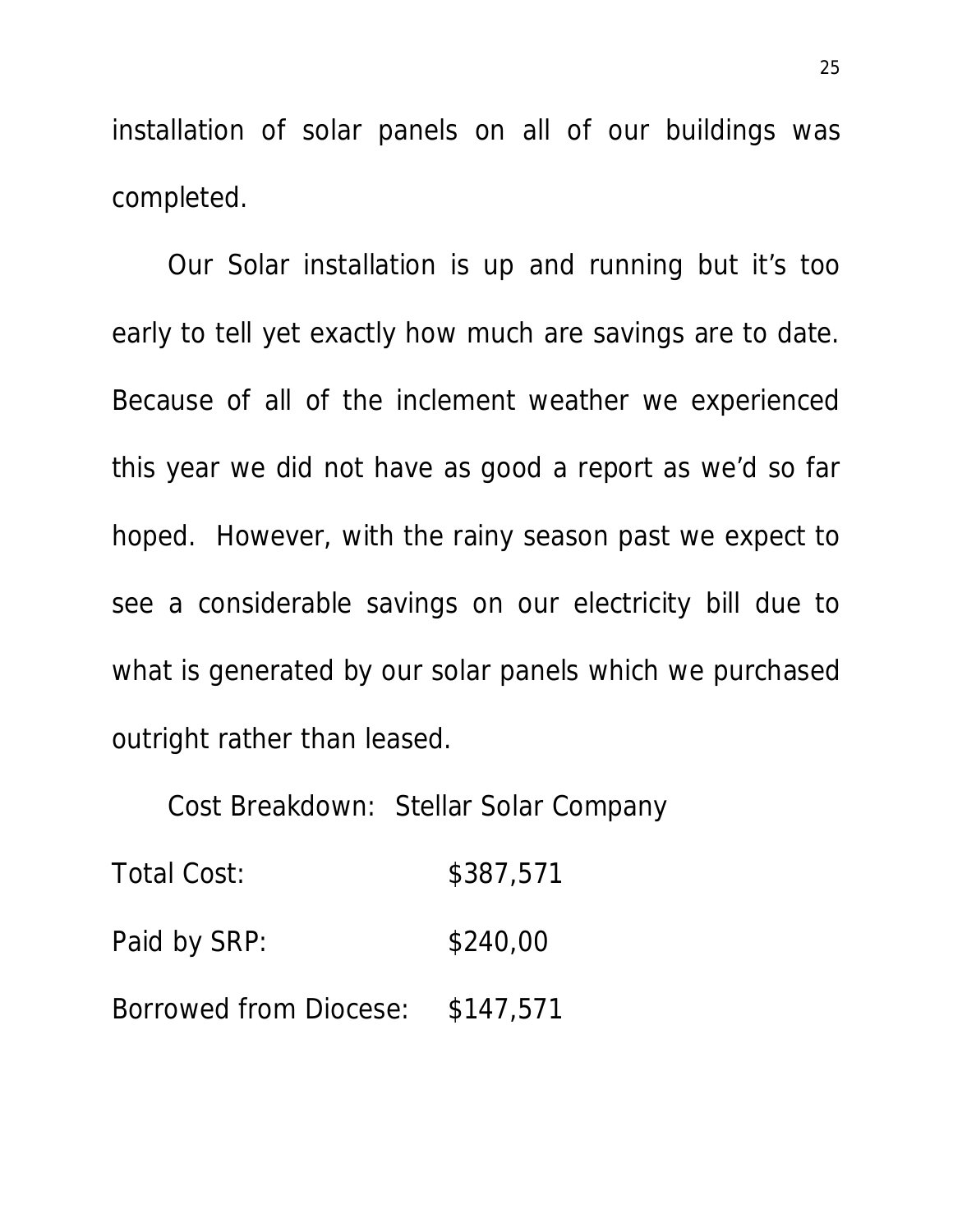We still owe the diocese \$25,000 from the loan but we will be able to finish paying back the loan this July when we receive the first rebate from the ACA.

Overtime we will see considerable savings in our electric bill and the initial cost will have been worth it!

# VOCATIONS

This brings me to the last item on the agenda: Vocations. By this I am speaking specifically for vocations to the priesthood.

 As you know one of two petitions prayed daily at our parish Masses is for an increase in dedicated vocations to the priesthood and the religious life. I am happy to tell you that this year 10 new candidates (10!) are being admitted to St. Francis Center for Priestly Ministry as candidates for the seminary. This is a positive, hopeful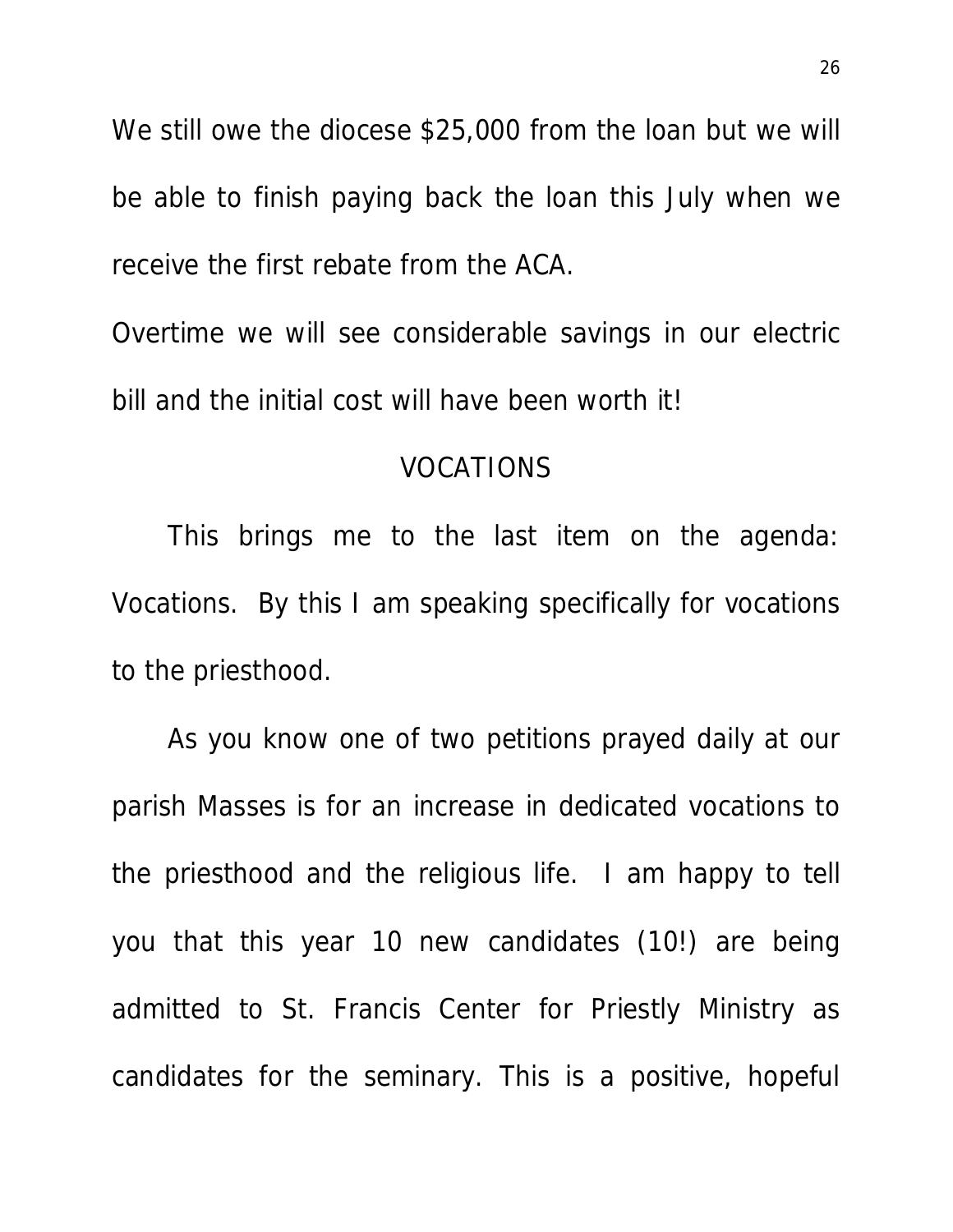increase and we pray that it continues. One of those who are now in formation for the priesthood is from San Rafael Parish and another has applied for admission to our seminary formation program in the Fall. Yet another young man will be attending the University of San Francisco but is interested in studying for the priesthood for San Diego and will keep in touch with our vocation and seminary formation priests here. PRAYER WORKS!!! Please, keep praying for this vital need of the Church. In the Diocese of San Diego the retirement age for priests is now 75. I really don't want to go beyond that so we'll need someone to take my place 9 years from now, if not before.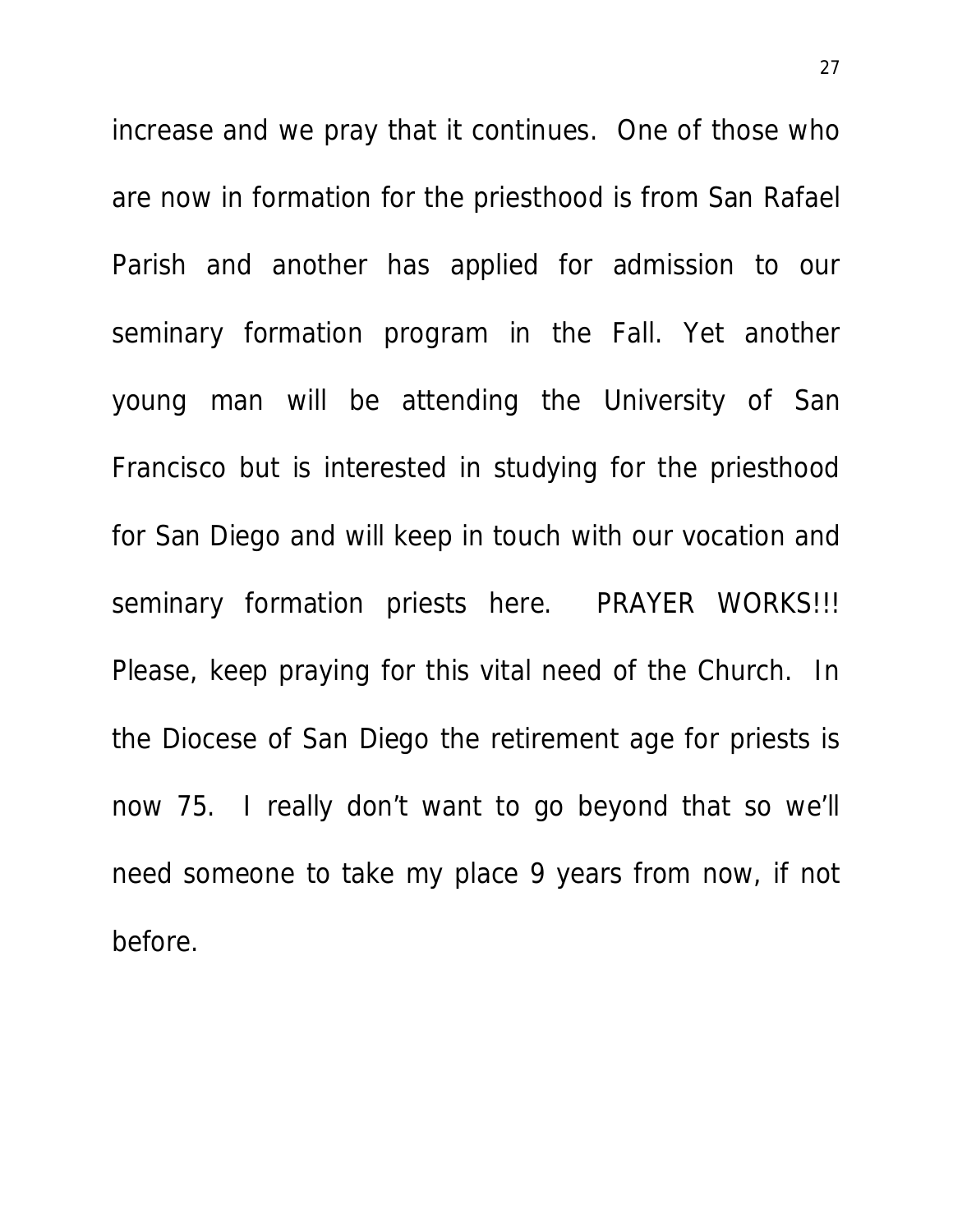### **CONCLUSION**

 I hope that this "State of the Parish Address" hasn't been too boring. I could have been more detailed but neither you nor I could stand it! However, let me say this: The State of San Rafael Parish is very good. It is strong in every way a parish should be. There is always room for improvement but what we offer and do, we do very well. We strive to serve the needs of our parish to the best of our ability. We are financially stable, we are exceedingly generous with the less fortunate, we are committed to quality, Catholic education at every level, we have a deep sense of the presence of Christ in our midst and our liturgy is clean, prayerful, embracing. We are in good shape. I am very proud of you all as parishioners, and I am prouder than ever to work with you as your pastor.